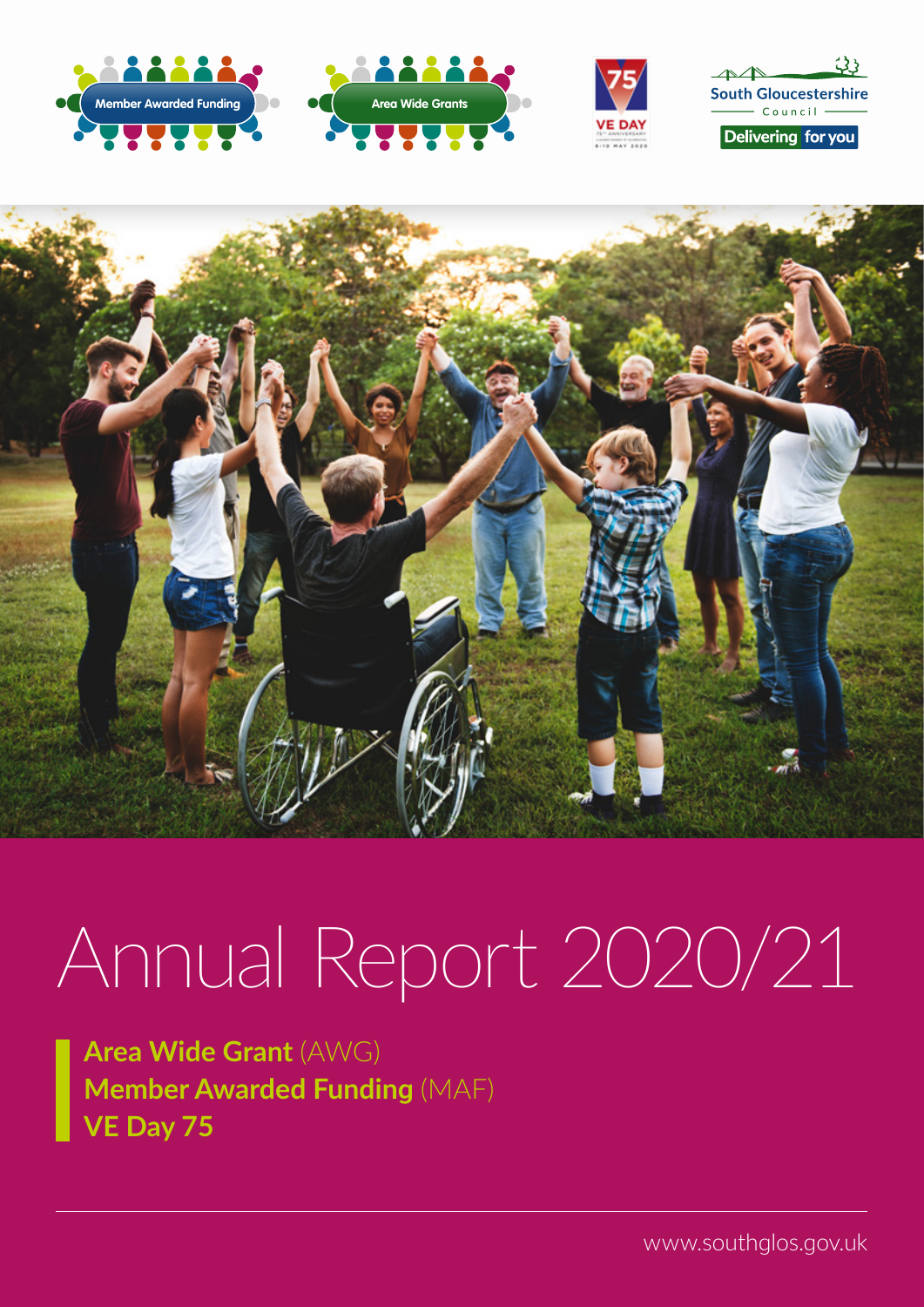### **Foreword**

As the appointed Executive Member for Public Health and Equality of Opportunity, and as the portfolio holder for Grants, I am pleased to be writing my first foreword for the combined annual report for the Area Wide Grant (AWG) and Member Awarded Funding (MAF) schemes for 2020/2021. This report also includes the VE Day one off investment to support community celebrations for the 75<sup>th</sup> anniversary of VE Day. We are dedicated to empowering our communities and through the availability of the aforementioned schemes, this can be demonstrated.

Over the years more than 1,000 local initiatives have been provided for. Projects are varied. It is this innovative approach to supporting our local communities and residents that is inspirational to me and has been illustrated by the sector's positive response to the pandemic. Many organisations diversified from usual service delivery to meet the imposed demands of the pandemic on our communities and residents. In support of this the MAF process was revised to enable applications to be received from Mutual Aid Groups giving quick access to funding.

Not only does this annual report provide an account of the grant expenditure, it also demonstrates that the schemes are compliant with the original resolution and that the Council's constitution and legal obligations are upheld, including those under the Transparency Code 2015.

To conclude, I hope this annual report is enlightening and persuasive to you to apply to one of our existing schemes or the new Platinum Jubilee Grant opening in Autumn 2021 the results of which will be included in the next report.

Signed:

Antist

Cllr Franklin Owusu-Antwi, December 2021 Executive Member for Public Health and Equality of Opportunity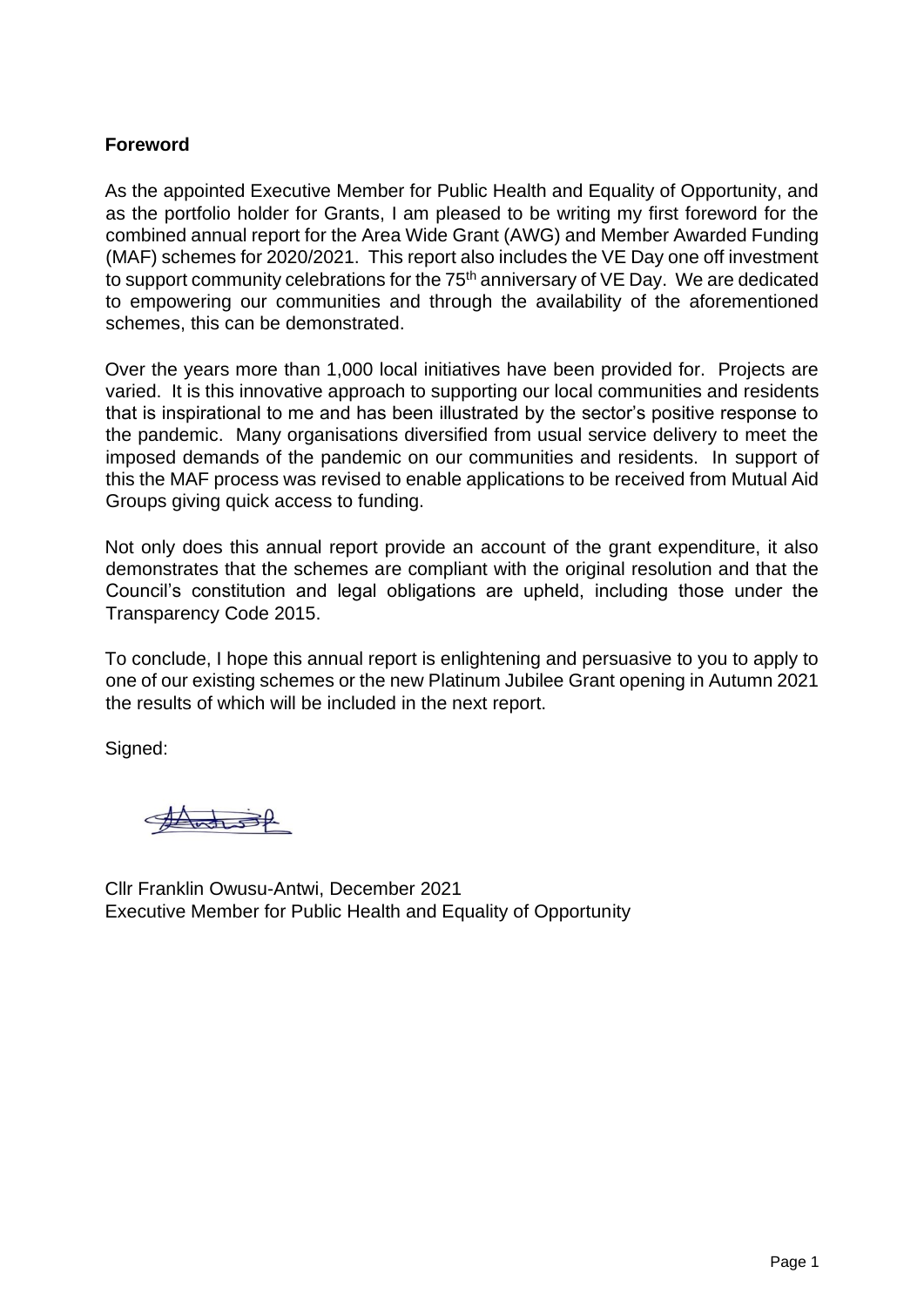# **Background**

1 The Area Wide Grant (AWG) scheme specifically supports projects providing benefits across a significantly wider geographic area than Member Awarded Funding (MAF) which enables Members to support organisations in their local ward area. The purpose of the VE Day Grant (VE) was to support commemorative events being held in South Gloucestershire during the 75<sup>th</sup> Anniversary of VE Day; Friday 8 to Sunday 10 May 2020).

2 Town and Parish councils (TPC), and voluntary, community and social enterprise (VCSE) organisations are eligible to apply for these schemes. In support of this, a number of basic principles have been agreed for the [AWG](https://www.southglos.gov.uk/documents/Principles-for-AWG-1.pdf) [a](https://www.southglos.gov.uk/documents/Principles-for-AWG-1.pdf)nd [MAF](https://www.southglos.gov.uk/documents/Principles-and-Processes-MAF.pdf) schemes to provide a transparent, accountable, consistent and legal process to be adhered to.

3 Requirements for the VE aligned to existing policies and procedures. A specific prerequisite was for applicants to confirm that appropriate licences, notices and insurances would be in place. These ranged from Street Closure Orders to Temporary Event Notices. In line with the Council's policy, the fee for street closures was waived as this was an event of national significance.

4 The Council Plan 2016/2020 was applicable over the course of the year and has been featured accordingly.

5 As previously agreed, AWG budget was £70,000, MAF budget £183,000 and at the Council meeting in February 2020, a one-off VE amount of £30,000 was allocated. Taking this investment into account, the total grant budget was £283,000 for the year and 85% was awarded (*All figures in this report are rounded to the nearest £*).

6 At financial year end (March 2021), a one-off decision was taken to carry forward £37,442 of the Member Awarded Funding (MAF) scheme. This took into consideration the prevailing national health restrictions that severely limited the ability of the sector to function and to engage with the grant scheme.

# **Analysis of Grant funding**

- 7 The AWG budget of £70,000 was applied over two funding rounds in 2020/2021, as originally determined and in accordance with the principles of the scheme.
	- 32 AWG applications were received
	- 31 AWG awards were made
	- 100% of the AWG budget was committed
	- 39% of successful applications supported residents from our protected characteristic communities
	- 89% of the awards were made to VCSE organisations
	- AWG supported projects with total project costs of £82,814
	- AWG awards met 84% of the amount requested by applicants.

8 MAF data was assessed in accordance with the available amount £183,000. Key findings for the year included:

- 119 MAF applications were received
- 117 MAF applications were successful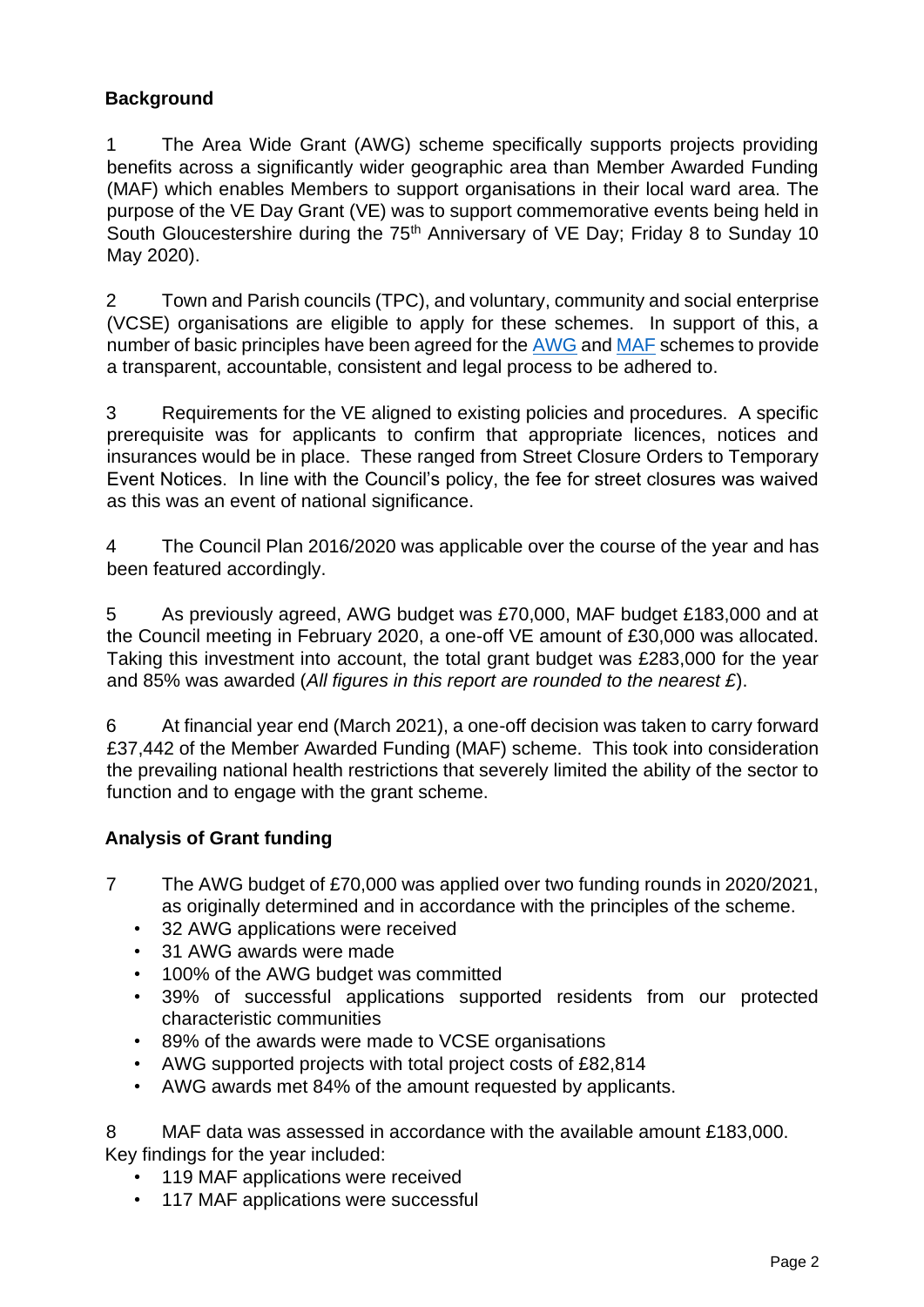- 99 VCSE, 14 TPC and 4 additional public service projects were supported
- 80% of the MAF budget was committed
- 82% of the awards were made to VCSE organisations; 14% to T/PC and 4% to public services
- MAF supported projects totalling a value of £177,380 and awards met 82% of the amount requested
- The largest award to a single project was £9,228 towards the Mission Costs of Great Western Air Ambulance, which was the Chair's Charity 2020/21.
- 9 VE data was analysed to correspond with the one-off investment of £30,000; findings included:
	- 30 applications were received
	- 26 applications were from VCSE organisations and 4 from TPC
	- Amounts requested ranged from £89 to £5,430
	- 99% of the VE budget was committed.
- 10 Funding was requested for items such as publicity, vintage decorations, refreshments, insurance, venue hire, and entertainment costs such as vintage bands and choirs.
- 11 The impact of the COVID-19 health emergency resulted in many events being cancelled or postponed. The Council upheld its award commitment and applicants were advised that the funds could be used for re-arranged events.
- 12 A number of organisations applied to the AWG, MAF and VE Day programmes on more than one occasion, for different or the same projects.
	- 1 organisation applied to all three
	- 9 organisations applied to both the MAF and AWG schemes
	- 5 received MAF and AWG awards for the same project
	- 3 received MAF and AWG for different projects
	- 1 was re-directed from AWG to MAF
	- 4 received MAF and AWG
	- 12 organisations, including 3 TPC, received MAF awards for more than one project
	- 2 organisations received AWG awards for more than one project
	- 3 organisations received MAF and VE grants for different projects,
	- 1 organisation received AWG and VE for different projects
	- 1 applicant applied for different projects to all three funding streams
- 13 Total project costs were stated as £1,308,159 (AWG, £430,502, MAF, £819,129 and VE Day £58,528**)** which implies that for every £1 council investment, an additional £5 was generated from other sources.

### **Supporting the Council Plan 2016/20**

14 The Council Plan 2016/20 outlines the Council's priorities which underpin the direction of the Council. Strategic outcomes are set out under the headings People, Place and Resources.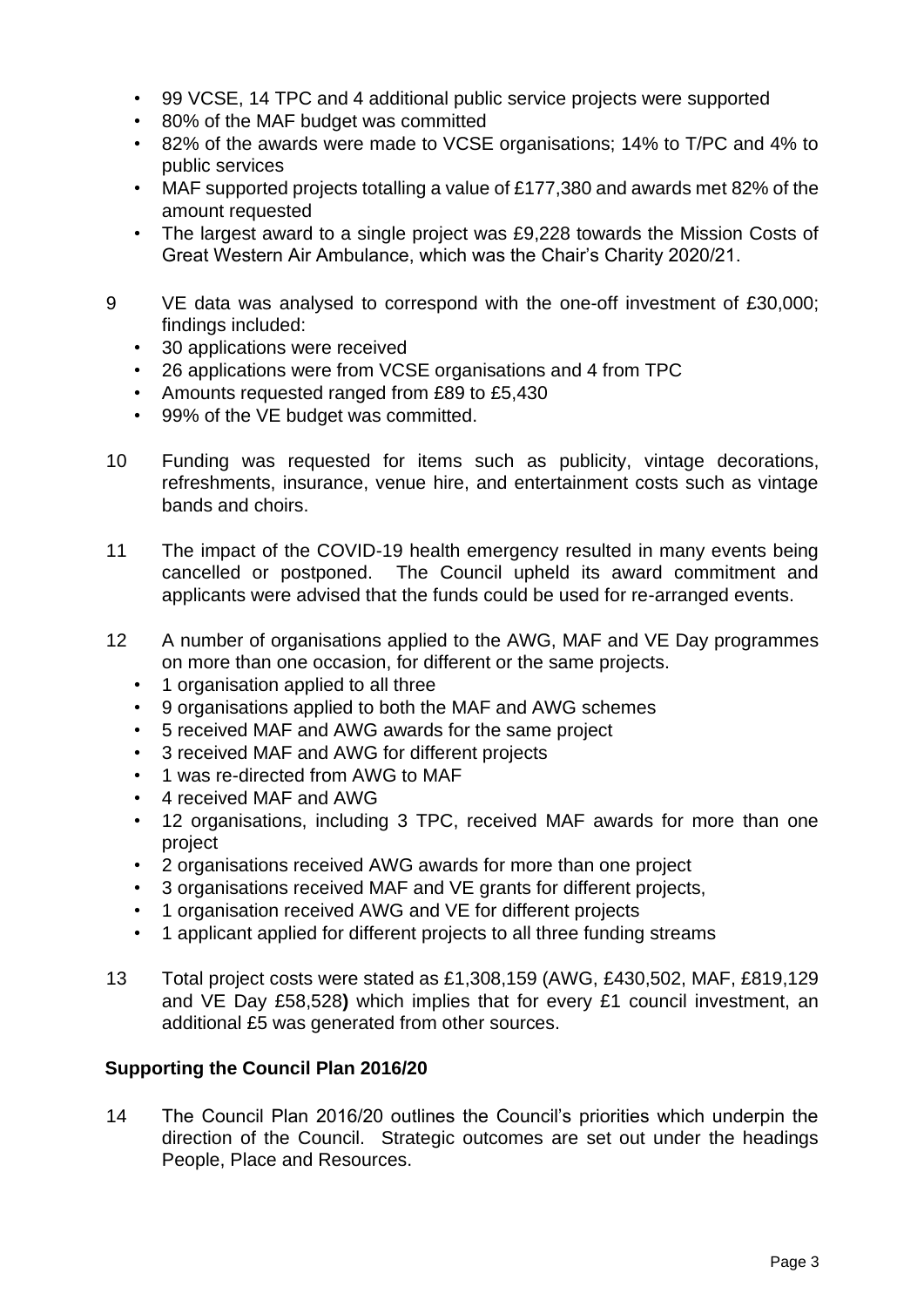- 15 Combining the grant awards from both schemes for 2020/21, applicant organisations provided projects and services to their local communities which directly contribute to, and invest into, the Council's priorities as shown below:
	- People, £142,638; relative investment value 56%
	- Place, £96,827; relative investment value 38%
	- Resources, £13,535; relative investment value 5%
- 16 *Health and Wellbeing* received grant investment of £39,520. This category covers a varied range of applications including sports clubs improving their facilities to encourage healthy lifestyles, wellbeing projects and projects to reduce isolation, including community transport.
- 17 *Parks and open spaces* projects were awarded £36,897. The majority of funding in this category supported improvements to parks and open spaces. Conservation and biodiversity projects were also supported through this strand.
- 18 *Enhancing the built environment* applications received grant investment of £29,961, the most common being improvements to village halls and community centres which benefit all users.
- 19 Analysis of projects by category demonstrated that projects supporting *Children and young people* received investment of £26,299. Applications included projects for youth groups activities, or to improve facilities or outdoor spaces specifically for children and young people.
- 20 *COVID specific project* applications were awarded £23,529. The funding in this category supported a range of projects from foodbanks to leaflet printing, as well as the provision of hand sanitisers and local community support.
- 21 *Projects for disabled people* received £17,156. The majority of applications in this category were from Mutual Aid groups to help to improve facilities for residents in residential care settings.
- 22 Applications for *Community safety projects* were awarded £16,302. Improvements were made to CCTV and security fencing. An electric police bicycle was provided as well as a community defibrillator.
- 23 *Events, heritage and arts projects* received £10,195. MAF supported events across South Gloucestershire including provision of a mobile library. All projects upheld the overarching aim to include residents in activities across South Gloucestershire.
- 24 *Advocacy and Advice*, £5,950; this category supported a range of projects covering topics such as debt advice, sustainability and voluntary sector support.
- 25 The remaining categories were awarded the following amounts:
	- Education and learning activities, £4,348.70
	- BAME Projects, £3,150
	- Projects for older people, £2,350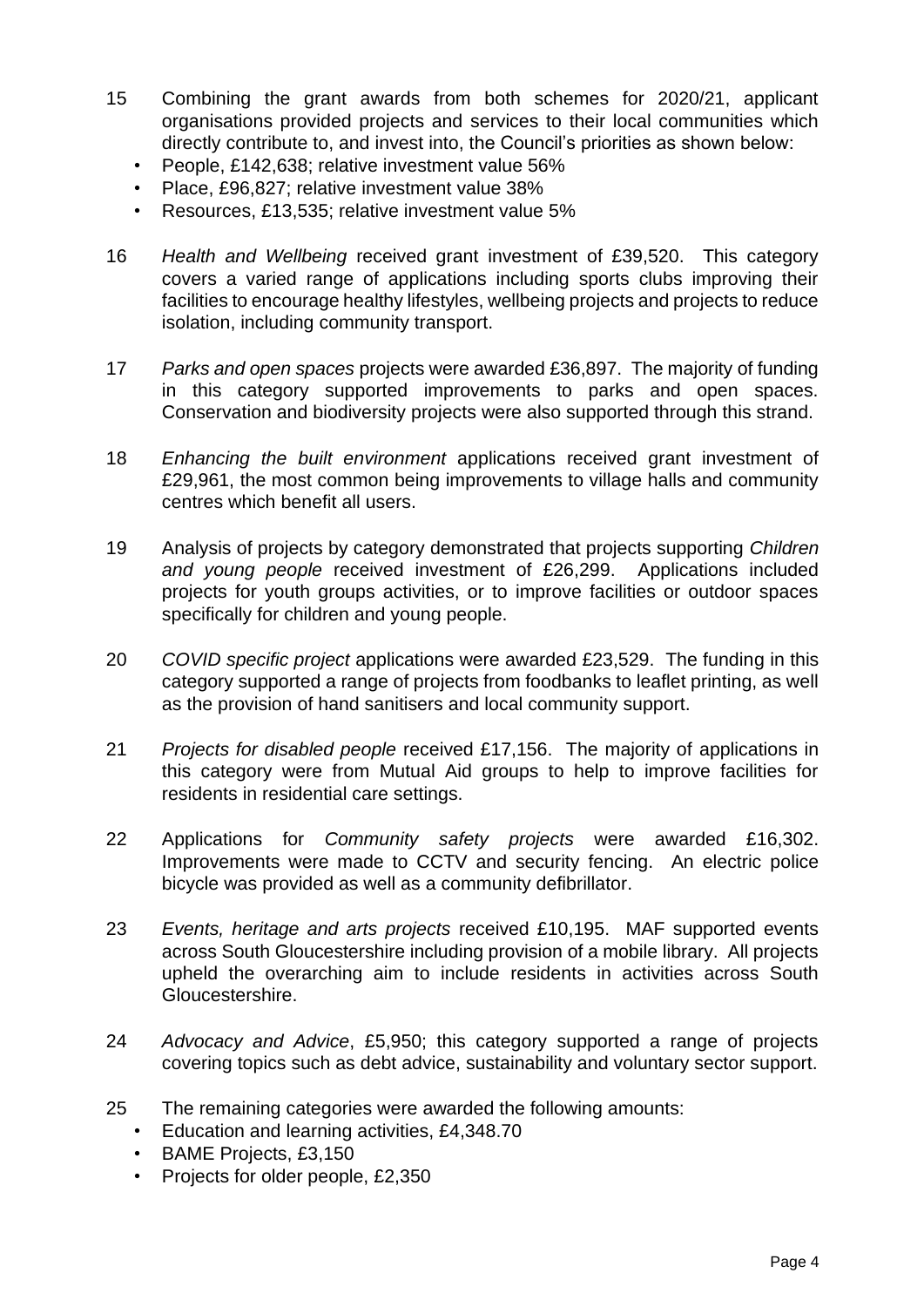26 Further category analysis can be viewed in A*ppendix 1* to this report.

# **Monitoring of awards made in 2019/20**

27 Grants are monitored retrospectively**.** Therefore, the monitoring return rate is for 2019/20. For organisations receiving Area Wide Grants (AWG) it was 88% and for Member Awarded Funding (MAF) it was 79%. Further monitoring details can be viewed in A*ppendix 2* to this report.

28 When organisations were asked to report if their projects had been completed within 12 months in accordance with the grant terms and conditions, 67% of AWG and 55% of MAF applicants answered positively. Analysis of the reasons for noncompletion within this time frame was heavily influenced by the fact that government health restrictions around Covid-19 precluded normal working practices for community management committees and volunteers, as well as preventing services and events going ahead as planned. However, all projects were followed up and extensions to funding terms and conditions were agreed as appropriate to ensure that the award was spent in full.

29 The value of volunteers in the voluntary, community and social enterprise sector (VCSE) is significant as organisations rely on volunteering hours to help run services and activities. A total of 1,628 volunteers participated in the provision of funded projects. Those organisations reporting not to have used volunteers for project delivery engaged professionals due to the nature of the work.

30 The approximate number of South Gloucestershire residents benefiting from funded services and activities in both schemes was 302,599, which equates to an investment by the Council of almost £0.83 per project beneficiary.

# *Equalities*

31 The Grants service is committed to ensuring that it is operating fairly and equitably in all areas of delivery.

32 Equality monitoring is undertaken to ensure that the service is accessible and open to all organisations. Likewise, organisations are required to demonstrate in their application their commitment to the provision of equal opportunity in their project, and this is ratified by Members in their authorisation. A comprehensive list of awards supporting our protected characteristic communities can be viewed in A*ppendix 3* to this report.

33 To ensure equality commitments are upheld, organisations are asked to complete an equalities survey. Questions are designed to ascertain if an organisation's primary function is to support individuals on the basis of their protected characteristic.

34 Organisations are also asked about the composition of their management committee and whether or not the majority identify with one or more of the nine protected characteristics to establish representation.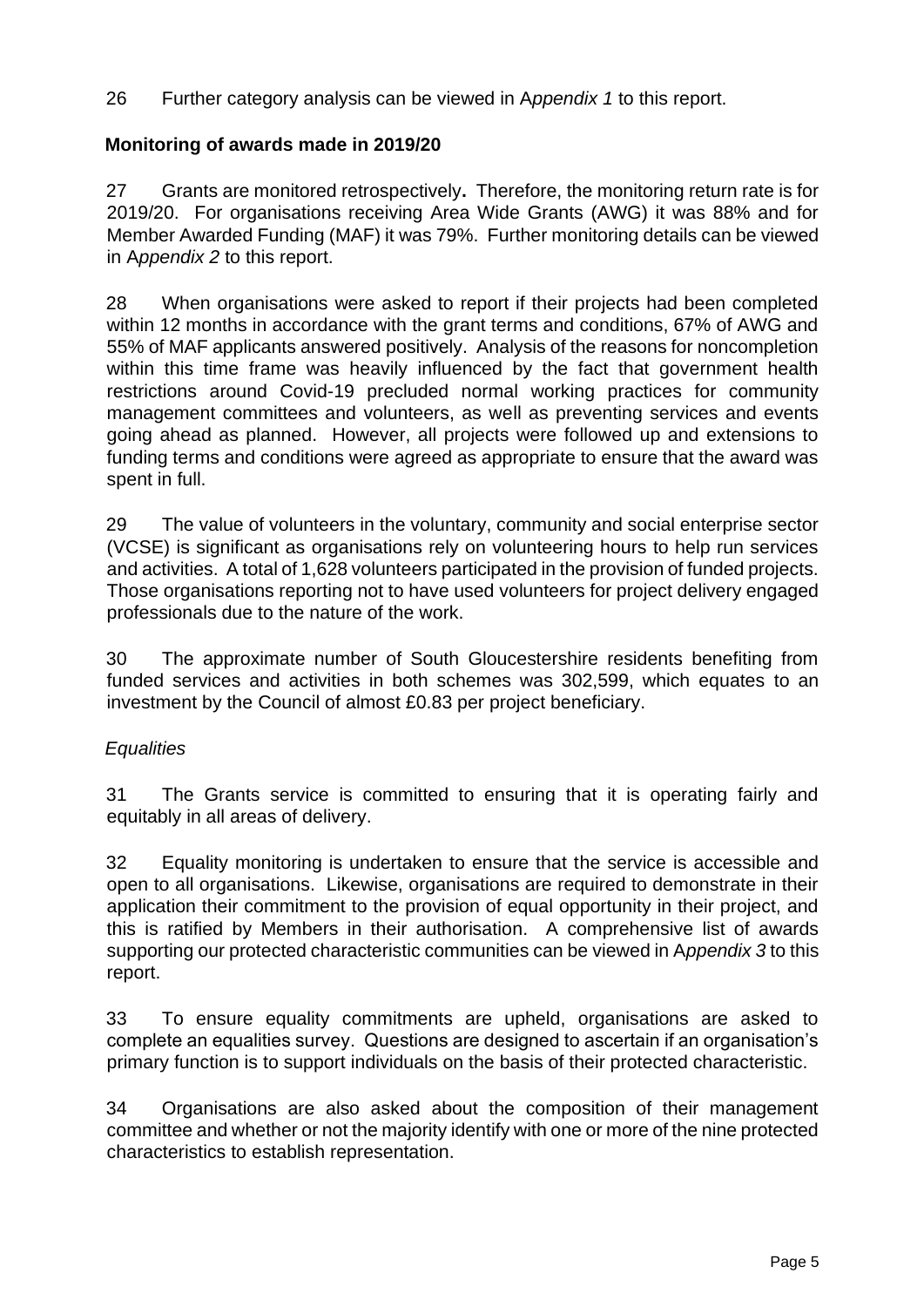35 The Equalities table in *Appendix 2* to this report illustrates responses received. Applicants could select more than one characteristic, to take account of people with intersectional identities.

# **The Local Government Transparency Code**

36 As part of South Gloucestershire Council's obligations under the Local Government Transparency Code 2015, all grant decisions and payments have been published since 2014. The data includes previous funds of Community Grants, Positive Activities Subsidy (PAS) and New Homes Bonus (NHB); and current schemes of Three Year Grants, Financial Inclusion Service (welfare benefit and debt advice), Member Awarded Funding (MAF) and Area Wide Grants (AWG). Payments can be viewed on the [Open](http://www.southglos.gov.uk/council-and-democracy/news-and-information-releases/open-data/)  [Data webpage](http://www.southglos.gov.uk/council-and-democracy/news-and-information-releases/open-data/) accessible from th[e](http://www.southglos.gov.uk/maf) [MAF webpage.](http://www.southglos.gov.uk/maf)

# **Conclusion**

37 The Council's grant programmes continue to benefit South Gloucestershire communities in a number of ways:

|   | The MAF scheme has enabled Members to support organisations<br>working in their local wards, to meet local community needs                                                                                                     |
|---|--------------------------------------------------------------------------------------------------------------------------------------------------------------------------------------------------------------------------------|
| ₩ | The responsiveness of the scheme has allowed Members to see direct<br>benefits to residents in their wards within a short timeframe                                                                                            |
| ₩ | The grant schemes have highlighted the importance and extent of<br>charitable and community work taking place in South Gloucestershire<br>communities, making it a great place to live and work                                |
|   | The grant schemes have supported cross-party and interparty<br>collaborations to pool funding to support projects requiring greater<br>investment                                                                              |
|   | Under the MAF scheme Members have adopted innovative processes to<br>administer their funding within the set principles and processes of the<br>programme which has enabled organisations to access funds when they<br>need it |
|   | Organisations supporting communities with protected characteristics<br>benefited from the AWG scheme ensuring that they were not excluded<br>on the grounds of geographical area or protected characteristic                   |
|   | Grant funding has a positive impact on the Council's priorities.                                                                                                                                                               |

*For any queries regarding this report or for further information please contact the grants helpline on 01454 865865 or email grants@southglos.gov.uk*

# **Appendices**

Appendix 1 Grants analysis 2020/21 Appendix 2 Grants monitoring 2019/20 Appendix 3 Grant awards 2020/21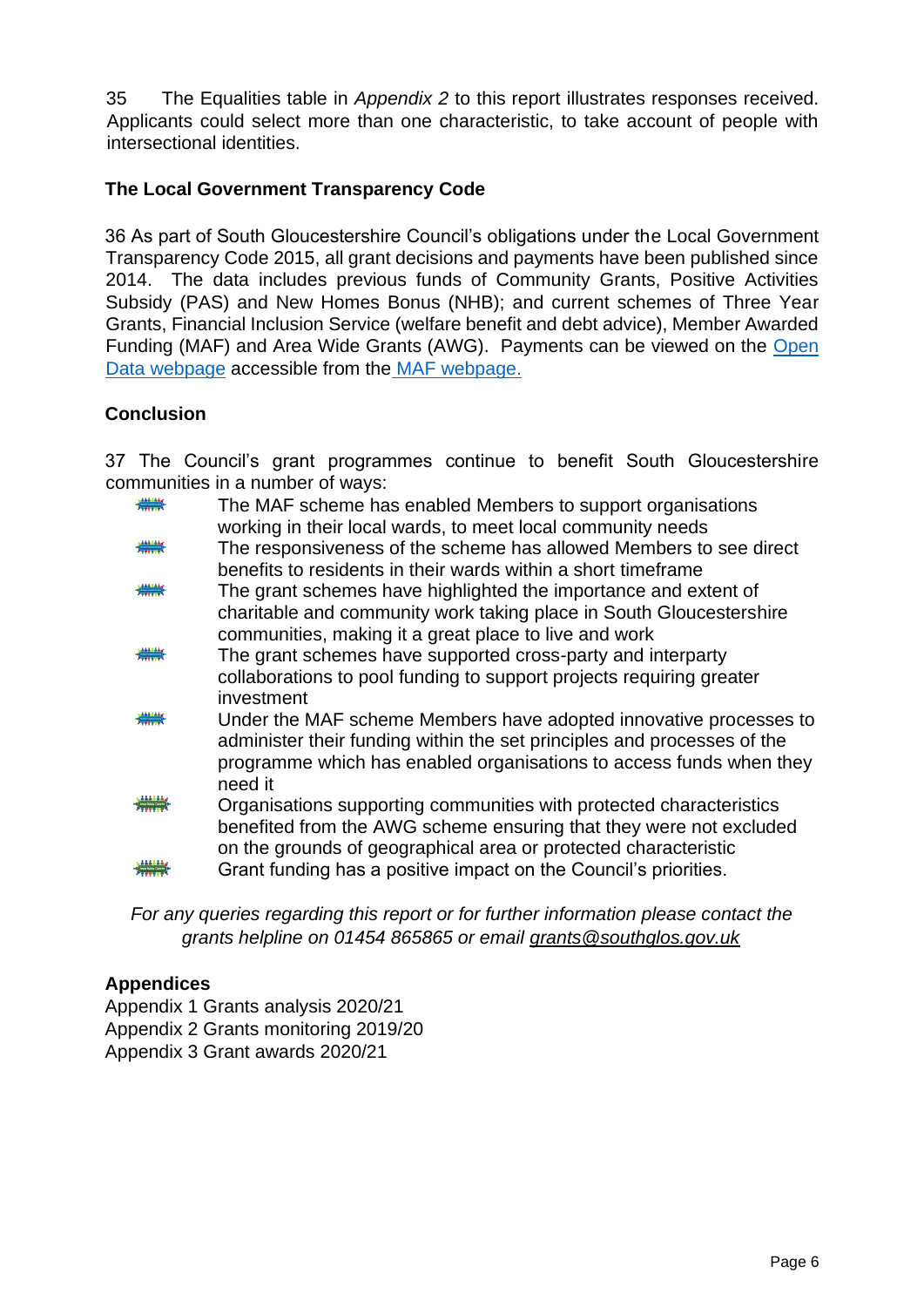# **Grants Analysis 2020/21**

### **Area Wide Grants (AWG)**

- 1 In the following analysis comparisons are made between AWG 2020/21 and 2019/20.
- 2 A total of 32 applications was processed in 2020/21 requesting £82,814. One application was withdrawn before assessment stage. 29 applications were successful and 100% of the AWG budget of £70,000 was committed. This was a 25% lower application rate than 2019/20 when 43 applications received a total of £70,000.
- 3 In the first funding round, 9 applications were received; one was withdrawn and the total requested was £22,537. 8 projects were awarded funding and this totalled £19,624.00.
- 4 In the second funding round 23 applications were received requesting £60,276. 21 projects were awarded funding totalling £50,376.
- 5 The average request for AWG was £2,671 and the average award was £2,414 which equates to 90% of the average funding request. (In 2019/20, average request was £2,704 and the average award was £1,628 which equates to 60% of the average funding request. In 2018/19 the average request was £2,818 and the average award was £2,000; 70%).
- 6 Principle 3.2 provides guidance on the level of funding with the maximum level of award suggested as £3,000, with flexibility for both exceptional circumstances and budget availability. Of the 31 AWG applications, two requested over £3,000 but were only considered eligible for the maximum recommended AWG award due to budget considerations.
- 7 Twelve applications (39%) supported residents with protected characteristics. These included projects that supported children and young people with Special Educational Needs and Disability (SEND) and projects for older people with the aim of reducing loneliness and isolation.
- 8 The voluntary, community and social enterprise (VCSE) sector is more likely to receive an AWG award due to its ability to work across a wider geographic area than Town and Parish Councils (TPC) whose spend is restricted to the civil parish boundary. Four applications were received from three different Town and Parish Councils.

### **Member Awarded Funding (MAF)**

- 9 In the following analysis, comparisons are made between 2020/21 and 2019/20 when the MAF budget was also £183,000 (in previous years it was £210,000).
- 10 A total of 119 MAF applications were received, requesting £177,380 (160 applications in 2019/20 requesting £234,179; 172 in 2018/19, requesting £300,869; 193 in 2017/18 and 2016/17 requesting £328,162 and £250,341 respectively).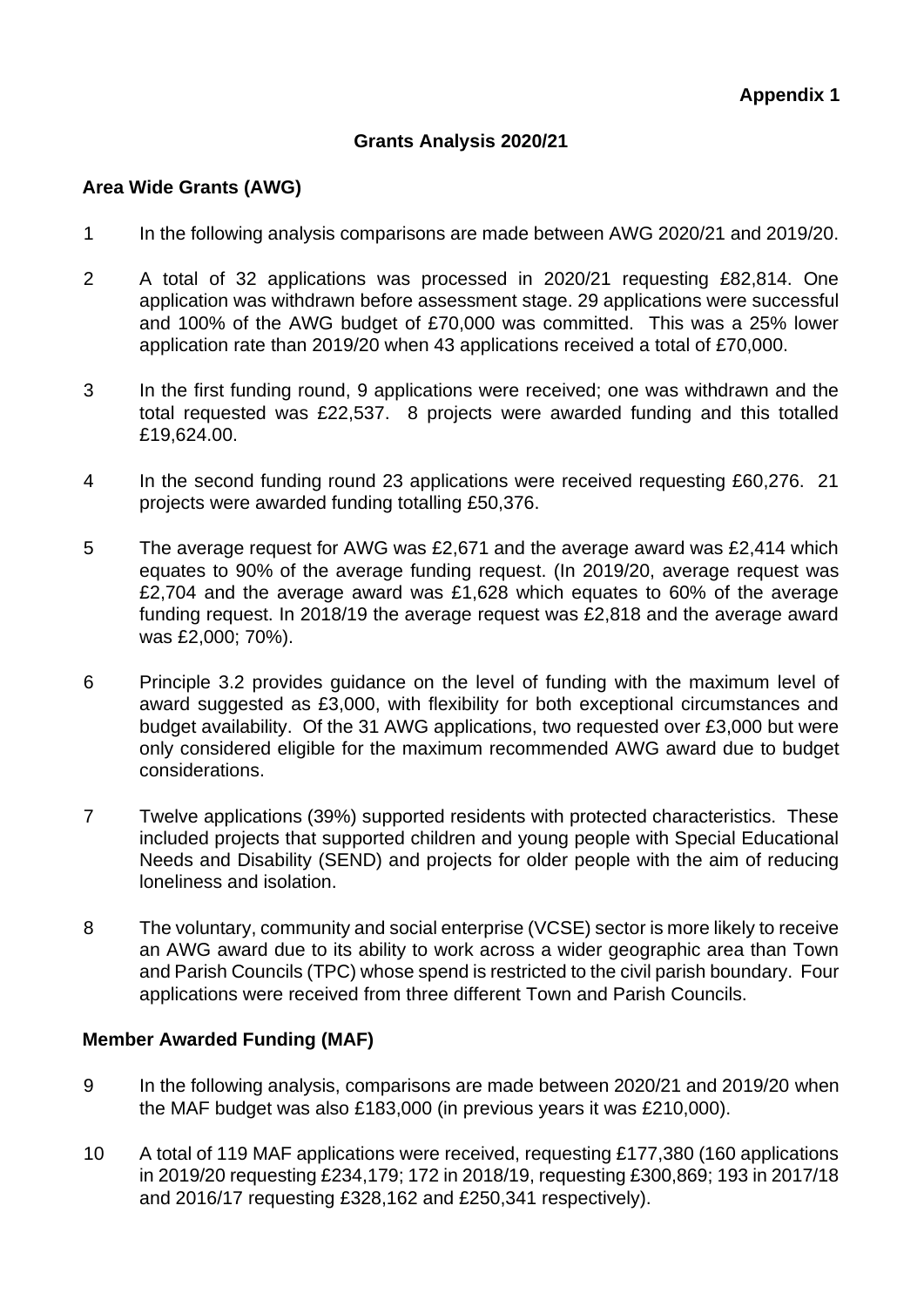- 11 The number of successful applications was 117. Two applications were withdrawn. None were unsuccessful, compared with five in 2019/20, three in 2018/19; four in 2017/18 and six in 2016/17.
- 12 Of the 117 projects that were awarded funding in 2020/21:
	- 8 Town or Parish Councils (TPC) applied for 14 projects, which received £19,939 85 voluntary, community and social enterprise (VCSE) organisations applied for 99 projects, which received £119,881
	-

4 applications were for additional levels of localised public sector services, which were awarded £5,838.

- 13 The average request for MAF was £1,490 and for the 117 awards made, the average award was £1,245 or 83% of the amount requested.
- 14 The average award value for the year was £1,245. This was more than in 2019/20 (£1,180) but less than 2018/19 (£1,272).
- 15 At year end an accrual of £10,817 was made so that grants could be paid once organisations had completed their online registration or met other funding conditions.
- 16 The number of awards to VCSE organisations fell to 99 due to the budget underspend (138 in 2019/2; 143 in 2018/19; 171 in 2017/18; 173 in 2016/17).
- 17 The number of projects delivered by TPC was 14 and awards totalled £19,939 (2019/20, £14,890; 2018/19, £19,800; 2017/18, £20,850; 2016/17, £13,535).
- 18 Four awards were made for additional levels of localised public sector services; value of awards was £5,838 (2019/20, £9,574; 2018/19, £6,025; 2017/18, £4,375).
- 19 During 2021, 4 projects benefitted from Members pooling their budgets to create awards over £3,000, the largest single award being £9,228.37 to Great Western Air Ambulance which was the Chair's Charity for the year. In the previous year, 8 projects received over £3,000 and the largest single award was £10,624.
- 20 Members can use MAF in a number of ways; the preference is for MAF to be used "as a non-recurring grant".

# **Supporting the Council Plan 2016/20**

21 The majority of applications supported the Council's Strategic Priorities under People and the percentage distribution of funding was comparable to the previous year. It should be noted that organisations could select more than one Strategic Priority in their application.

| <b>Strategic Priorities</b>  | <b>People</b>  | <b>Place</b>  | <b>Resources</b> |
|------------------------------|----------------|---------------|------------------|
| Number of applications       | 137            | 93            | 1 २              |
| Relative level of investment | £142,638 (56%) | £96,827 (38%) | £13,535 (5%)     |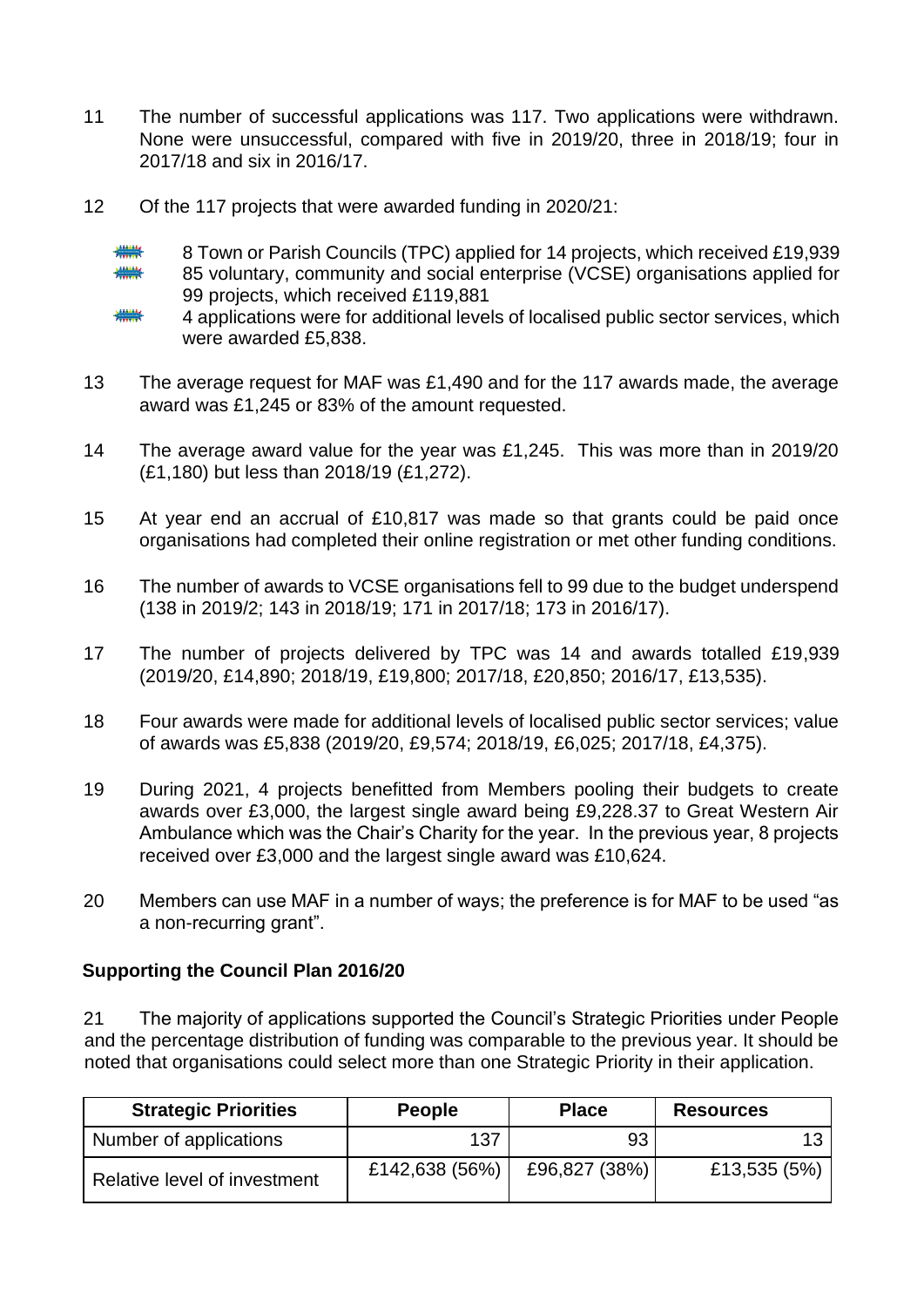22 Analysis of investment by project category showed that projects supporting Health and wellbeing received the greatest amount of funding (18%), followed by Parks, open spaces and conservation (17%), Enhancing the built environment (14%); and Children and Young People (12%). The table below shows the budget breakdown by category:

| <b>Categories</b>                | <b>MAF</b> | <b>AWG</b>     | <b>Total</b> |                | <b>Projects</b> |                |
|----------------------------------|------------|----------------|--------------|----------------|-----------------|----------------|
|                                  | £          | £              | £            | <b>MAF</b>     | <b>AWG</b>      | <b>Total</b>   |
| Health and wellbeing projects    | 20,050     | 19,470         | 39,520       | 18             | 8               | 26             |
| Parks, open spaces and           |            |                |              |                |                 |                |
| conservation                     | 24,167     | 12,730         | 36,897       | 16             | 5               | 21             |
| Enhancing the built              |            |                |              |                |                 |                |
| environment                      | 15,964     | 13,997         | 29,961       | 13             | 5               | 18             |
| <b>Children and Young People</b> | 21,037     | 5,262          | 26,299       | 17             | $\overline{2}$  | 19             |
| COVID specific projects          | 23,529     | 0              | 23,529       | 21             | $\overline{0}$  | 21             |
| Projects for disabled people     | 6,850      | 10,306         | 17,156       | 8              | 5               | 13             |
| Community safety projects        | 16,302     | 0              | 16,302       | $\overline{7}$ | $\overline{0}$  | 7              |
| Events, Heritage and Arts        |            |                |              |                |                 |                |
| projects                         | 5,860      | 4,335          | 10,195       | 8              | $\overline{2}$  | 10             |
| <b>Advocacy and Advice</b>       | 3,950      | 2,000          | 5,950        | 3              | 1               | $\overline{4}$ |
| <b>Education and learning</b>    |            |                |              |                |                 |                |
| activities                       | 4,349      | 0              | 43,49        | 4              | 0               | 4              |
| <b>BAME Projects</b>             | 1,250      | 1,900          | 3,150        | $\overline{2}$ | 1               | 3              |
| Projects for older people        | 2,350      | 0              | 2,350        | $\overline{2}$ | $\overline{0}$  | $\overline{2}$ |
| Not funded                       | $\Omega$   | $\overline{0}$ | $\Omega$     | 1              | $\overline{2}$  | 3              |
| Total                            | 14,658     | 70,000         | 215,658      | 120            | 31              | 151            |

23 Projects have been categorised to give an indication of how MAF and AWG funding has been allocated. However, it should be recognised that projects may benefit more than one category. For example, health and wellbeing projects may also support equalities groups, older people or those with disabilities.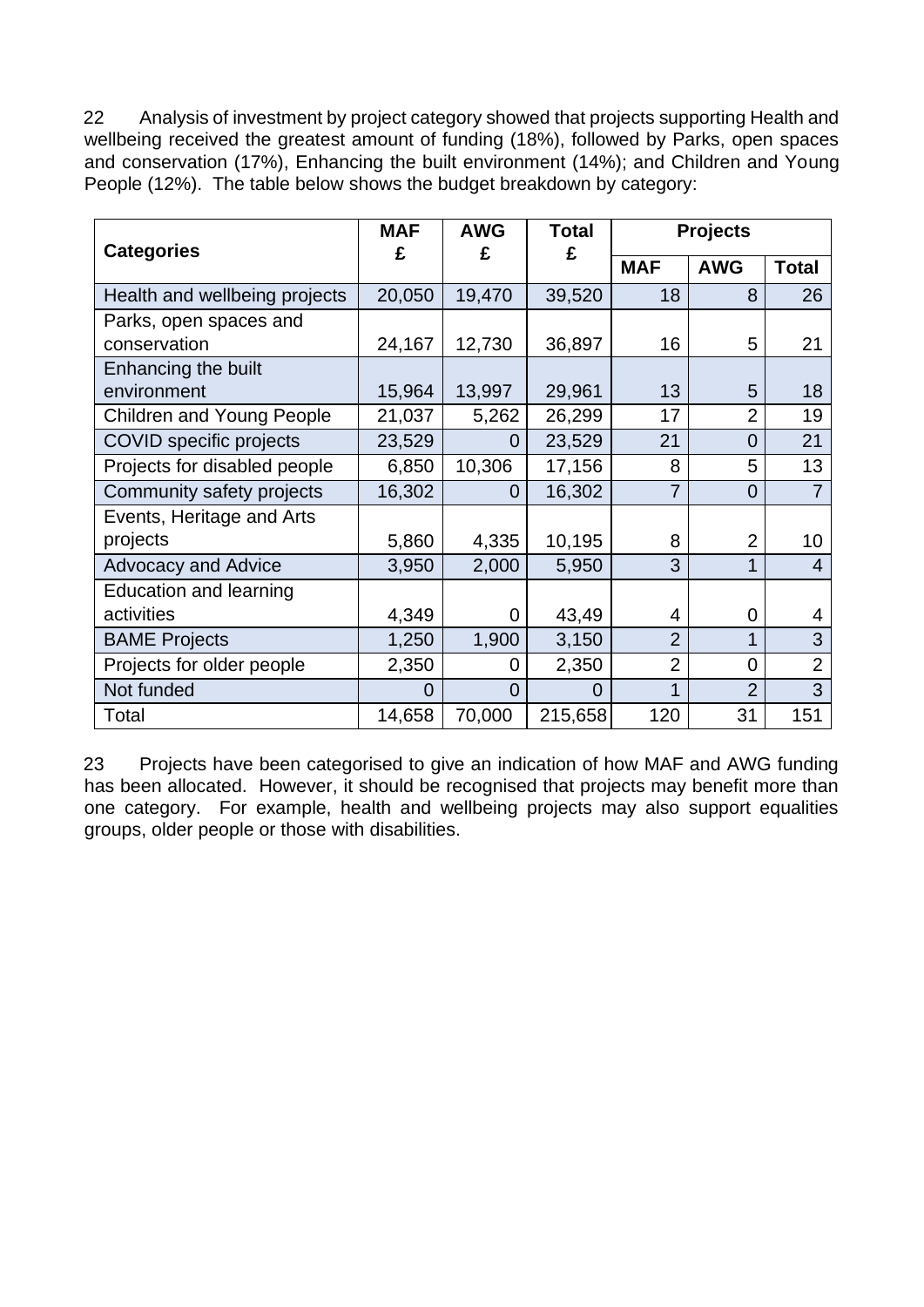### **Monitoring of awards made in 2019/20**

1 In accordance with the principles determined by the Communities Committee, projects and services supported by Area Wide Grants (AWG) and Member Awarded Funding (MAF) are monitored on an annual basis and results are documented retrospectively in this annual report.

| 2019/20 Monitoring survey                                           | <b>AWG</b><br>projects<br>x43 | <b>MAF</b><br>projects<br>x160 |
|---------------------------------------------------------------------|-------------------------------|--------------------------------|
| Completion rate of monitoring surveys by applicant<br>organisations | 88%                           | 79%                            |
| Projects completed as planned                                       | 65%                           | 57%                            |
| Projects that were completed within 12 months                       | 67%                           | 55%                            |
| Projects that spent the full amount as planned                      | 67%                           | 63%                            |
| Number of volunteers involved with the projects                     | 401                           | 1227                           |
| Number of South Gloucestershire beneficiaries                       | 81,708                        | 220,891                        |

### *Equalities*

2 To ensure equality commitments are upheld, organisations are asked to complete an equality survey. Questions are designed to ascertain if an organisation's primary function is to support individuals on the basis of their protected characteristic. The table below illustrates responses received. Applicants could select more than one characteristic. The results show that 62% of funded organisations have `No specific organisational objectives regarding protected characteristics'. After that the most often ticked characteristics are Age and Disability.

|                                 | <b>AWG responses</b> |               | <b>MAF responses</b> |               |  |
|---------------------------------|----------------------|---------------|----------------------|---------------|--|
| <b>Protected characteristic</b> | <b>Number</b>        | $\frac{0}{0}$ | <b>Number</b>        | $\frac{0}{0}$ |  |
| Age                             | 12                   | 32.0          | 25                   | 19.5          |  |
| <b>Disability</b>               | 12                   | 32.0          | 18                   | 14.0          |  |
| Gender reassignment             | $\overline{0}$       | 0.0           | $\Omega$             | 0.0           |  |
| Marriage and civil partnership  | $\overline{0}$       | 0.0           |                      | 0.8           |  |
| Pregnancy or maternity          | 1                    | 3.0           | $\overline{2}$       | 1.6           |  |
| Race                            | 5                    | 13.0          | 3                    | 2.3           |  |
| Religion or belief              | 1                    | 3.0           | 9                    | 7.0           |  |
| <b>Sex</b>                      | 1                    | 3.0           | $\overline{2}$       | 1.6           |  |
| Sexual orientation              | $\overline{0}$       | 0.0           | $\Omega$             | 0.0           |  |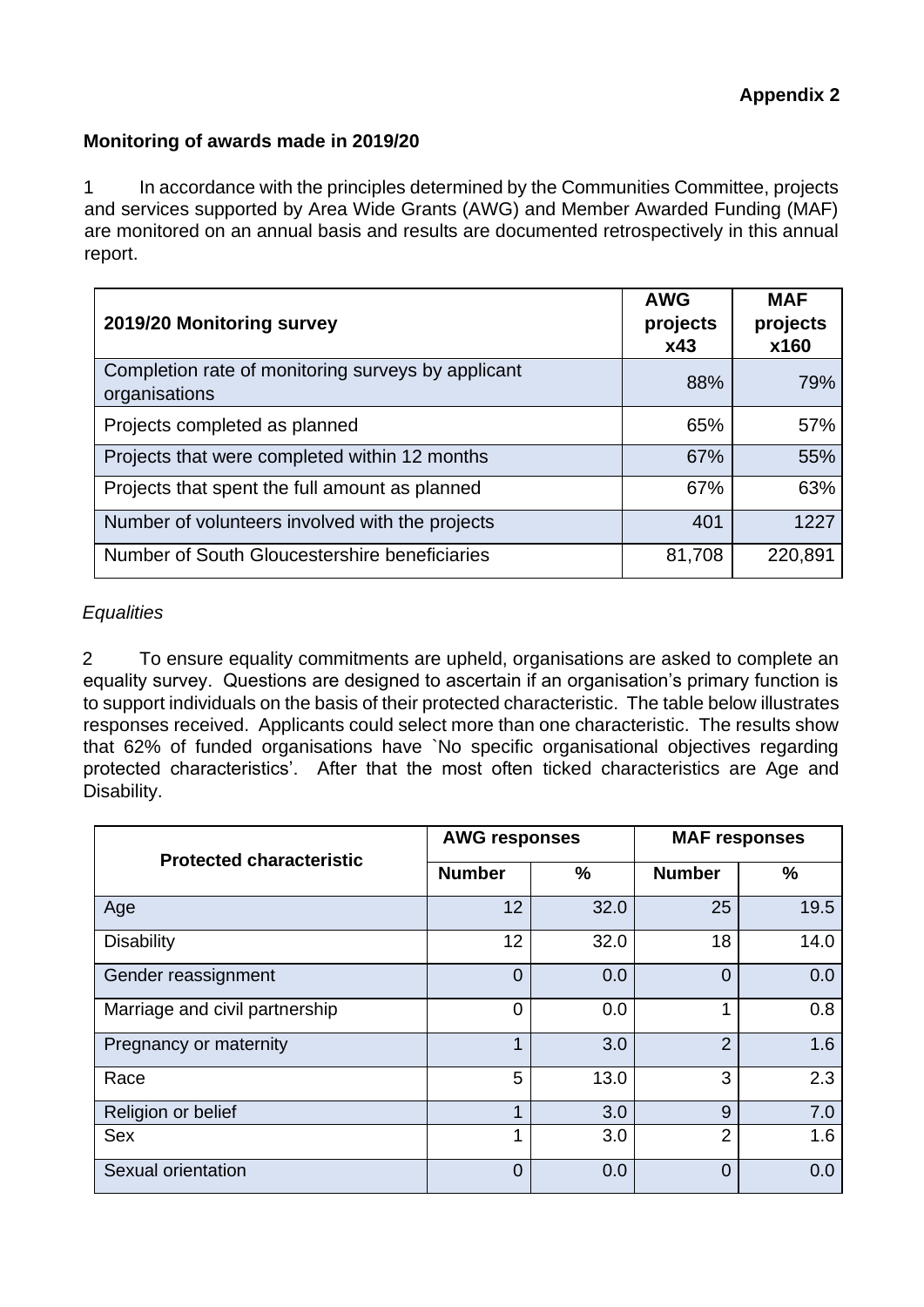| No specific organisational objectives<br>regarding protected characteristics | 20 | 53.0 | 83 | 65.0 |
|------------------------------------------------------------------------------|----|------|----|------|
|                                                                              |    |      |    |      |

3 As part of the equality survey, organisations were asked about the composition of their management committee, and whether or not the majority identify with one of the nine protected characteristics. The results show that 52% have `No specific organisational objectives regarding protected characteristics'.

| <b>Management</b>                                                            |                | <b>AWG responses</b> |                | <b>MAF responses</b> |
|------------------------------------------------------------------------------|----------------|----------------------|----------------|----------------------|
| committee by protected<br>characteristic                                     | <b>Number</b>  | $\frac{0}{0}$        | <b>Number</b>  | $\%$                 |
| Age                                                                          | 9              | 24.0                 | 20             | 16.1                 |
| <b>Disability</b>                                                            | 9              | 24.0                 | 8              | 6.5                  |
| Gender reassignment                                                          | $\overline{0}$ | 0.0                  | $\overline{0}$ | 0.0                  |
| Marriage and civil partnership                                               | $\overline{0}$ | 0.0                  | $\overline{2}$ | 1.6                  |
| Pregnancy or maternity                                                       | $\overline{0}$ | 0.0                  | 1              | 0.8                  |
| Race                                                                         | 3              | 8.0                  | 1              | 0.8                  |
| Religion or belief                                                           | $\overline{0}$ | 0.0                  | 12             | 9.7                  |
| <b>Sex</b>                                                                   | $\overline{0}$ | 0.0                  | 3              | 2.4                  |
| Sexual orientation                                                           | $\Omega$       | 0.0                  | $\overline{0}$ | 0.0                  |
| No specific organisational objectives<br>regarding protected characteristics | 21             | 55.0                 | 63             | 51.0                 |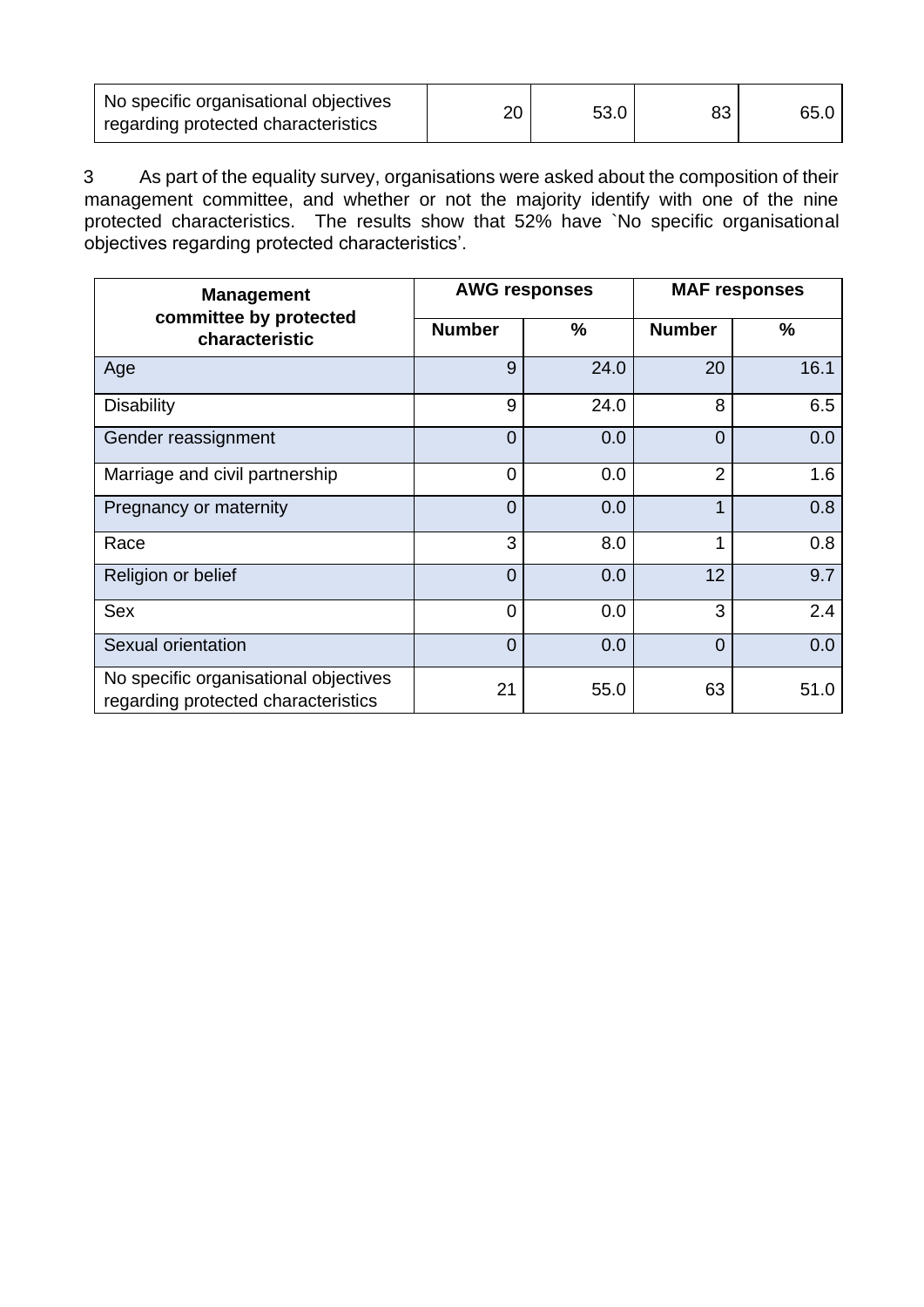### **Grant awards 2020/21**

Organisations that received Area Wide Grants (AWG), Member Awarded Funding (MAF) and VE Day 75 grants in 2020/21 are listed below in alphabetical order by organisation*.* For information on payments to organisations please view the transparency code data on the [Open Data webpage](http://www.southglos.gov.uk/council-and-democracy/news-and-information-releases/open-data/) accessible from the [MAF](https://www.southglos.gov.uk/community-and-living/grants/community-grants/member-awarded-funding/) [webpage](https://www.southglos.gov.uk/community-and-living/grants/community-grants/member-awarded-funding/) and [AWG webpage.](https://www.southglos.gov.uk/community-and-living/grants/community-grants/draft-area-wide-grants/) Awards made are rounded to the nearest £

**Key** to *Status*:

- TPC Town or Parish council
- VCSE Voluntary, community or social enterprise organisation
- PS Public sector

| <b>Avon Valley Railway</b><br><b>Trust</b>                                | Railway Shop COVID Compliant 2,700.00<br>Project                                                               |          | <b>AWG</b> | <b>VCSE</b> |
|---------------------------------------------------------------------------|----------------------------------------------------------------------------------------------------------------|----------|------------|-------------|
| Island<br>Banjo<br>Community<br>and<br><b>Sports</b><br>Centre<br>(BICSA) | Keep the Home Fires Burning,<br>Warmley                                                                        | 1,525.00 | <b>VE</b>  | <b>VCSE</b> |
| <b>Biodiversity Action</b><br>Group                                       | <b>DNA</b><br>Finger<br>printing<br>of<br>Apple and Pear<br>Veteran<br>South<br>trees<br>in<br>Gloucestershire | 1,830.00 | <b>AWG</b> | <b>VCSE</b> |
| <b>Bitton Parish Council</b>                                              | VE Day Afternoon Tea                                                                                           | 1,800.00 | <b>VE</b>  | <b>TPC</b>  |
| <b>Bitton Village Residents</b><br>Association                            | Goalposts and Nets for<br>community use in Bitton                                                              | 1,000.00 | <b>MAF</b> | <b>VCSE</b> |
| <b>Bitton Village Residents</b><br>Association                            | <b>Bitton Village VE Day</b><br><b>Celebration Street Party</b>                                                | 407.52   | <b>VE</b>  | <b>VCSE</b> |
| <b>Blackhorse Sports and</b><br><b>Community Association</b>              | Football pitch line marker                                                                                     | 250.00   | <b>MAF</b> | <b>VCSE</b> |
| <b>BRACE Dementia</b><br>Research                                         | Dementia Research Nurse at the<br><b>Bristol Brain Centre</b>                                                  | 250.00   | <b>MAF</b> | <b>VCSE</b> |
| <b>Bradley Stoke</b><br><b>Community Carnival</b>                         | <b>Bradley Stoke Community</b><br>Carnival VE parade and 'street<br>party'                                     | 2,000.00 | <b>VE</b>  | <b>VCSE</b> |
| <b>Bristol After Stroke</b>                                               | Aphasia Review                                                                                                 | 2,613.00 | <b>AWG</b> | <b>VCSE</b> |
| <b>Bristol Avon Rivers</b><br><b>Trust</b>                                | Little<br><b>Headwaters</b><br>Avon<br><b>Biodiversity Monitoring</b>                                          | 2,700.00 | <b>AWG</b> | <b>VCSE</b> |
| <b>Bristol Community</b><br>Cafes                                         | <b>VE Day Sunday Lunch</b><br>Celebration, North Common                                                        | 400.00   | <b>VE</b>  | <b>VCSE</b> |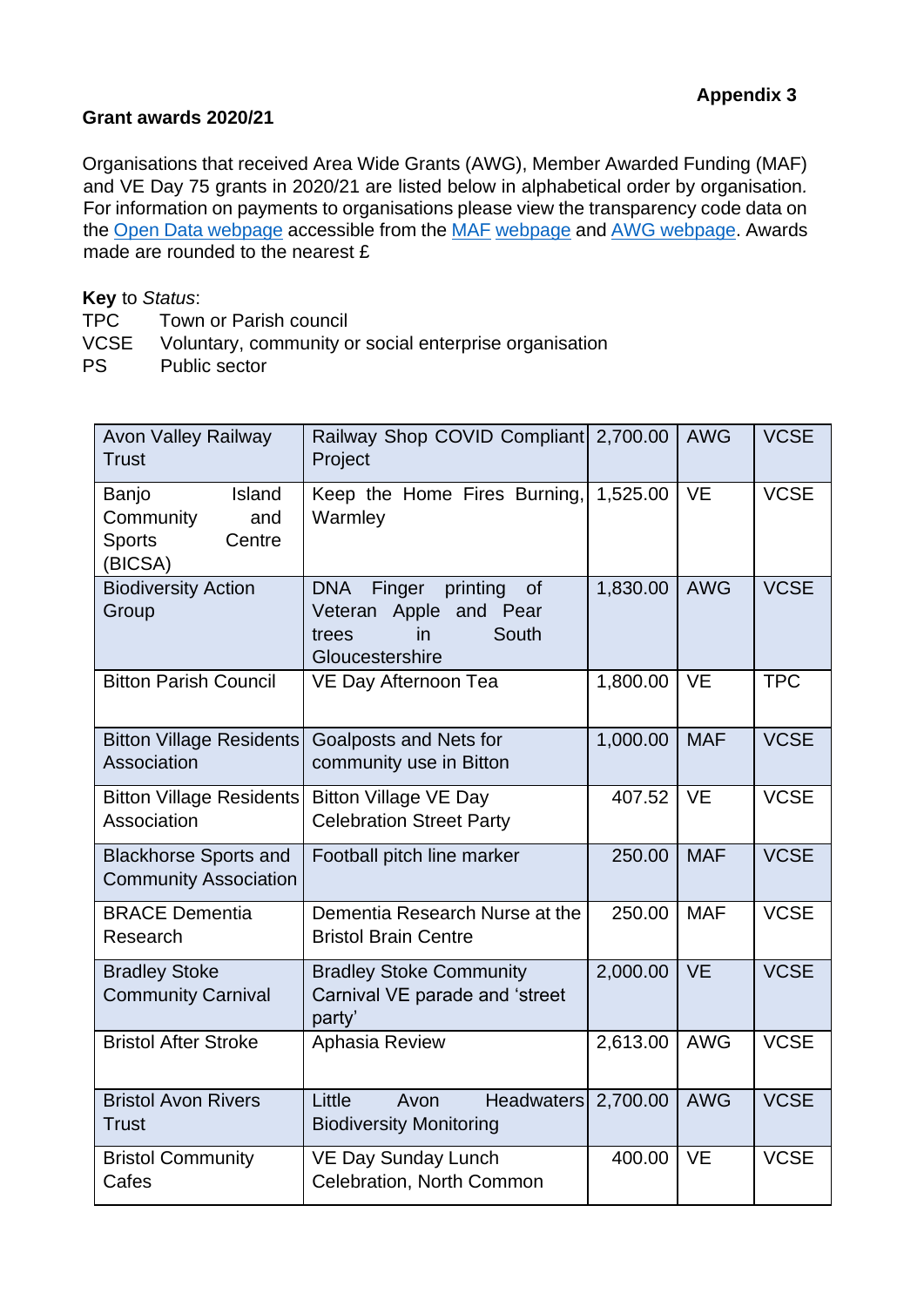| <b>Bristol Durga Puja</b>                              | Bristol Durga Puja and Cultural<br>Program 2020                             | 500.00   | <b>MAF</b> | <b>VCSE</b> |
|--------------------------------------------------------|-----------------------------------------------------------------------------|----------|------------|-------------|
| Carsons and<br><b>Mangotsfield Cricket</b><br>Club     | Water Improvements                                                          | 3,000.00 | <b>AWG</b> | <b>VCSE</b> |
| - Community<br><b>CHAP</b><br><b>History Project</b>   | CHAP stall at the Page Park<br>event                                        | 575.95   | <b>VE</b>  | <b>VCSE</b> |
| <b>Charfield Junior</b><br><b>Football Club</b>        | Refurbishment of Cabin 2 and 2,562.00<br>floodlights                        |          | <b>AWG</b> | <b>VCSE</b> |
| <b>Charfield Youth Project</b>                         | <b>Healthy Living</b>                                                       | 940.00   | <b>MAF</b> | <b>VCSE</b> |
| <b>Chipping Sodbury Big</b><br>Lunch                   | VE Day Big Lunch                                                            | 1,400.00 | <b>VE</b>  | <b>VCSE</b> |
| <b>Christ Church</b><br>Downend                        | <b>North East Bristol Christians</b><br><b>Against Poverty Debt Centre</b>  | 2,000.00 | <b>MAF</b> | <b>VCSE</b> |
| <b>Cleve Archers</b>                                   | <b>Moorend Project</b>                                                      | 2,700.00 | <b>AWG</b> | <b>VCSE</b> |
| <b>Community Spaces</b><br>(ECS)                       | Repair of vandalised<br>noticeboard                                         | 805.00   | <b>MAF</b> | <b>PS</b>   |
| <b>Cotswold Edge Scout</b><br>Council                  | Redevelopment of Mafeking Hall                                              | 2,000.00 | <b>MAF</b> | <b>VCSE</b> |
| Covid-19 BS15 Hanham<br>(Bristol) Support              | <b>Covid-19 Community Support</b>                                           | 700.00   | <b>MAF</b> | <b>VCSE</b> |
| <b>Cromhall Village Hall</b><br>and Recreational Trust | VE day 40's Dance Evening,<br>Cromhall                                      | 250.00   | <b>VE</b>  | <b>VCSE</b> |
| Developing Health and<br>Independence                  | Addressing increased alcohol<br>dependency during the Covid-<br>19 pandemic | 1,000.00 | <b>MAF</b> | <b>VCSE</b> |
| <b>Dodington Parish</b><br>Council                     | Lilliput Park new roundabout                                                | 4,500.00 | <b>MAF</b> | <b>TPC</b>  |
| Downend and Bromley<br>Heath in Bloom                  | VE Day Commemoration,<br>Downend and Bromley Heath                          | 470.00   | <b>VE</b>  | <b>VCSE</b> |
| <b>Easter Compton Village</b><br>Hall                  | Village VE day Celebration<br><b>BBQ</b> and disco                          | 500.00   | <b>VE</b>  | <b>VCSE</b> |
| <b>ECS: Community</b><br><b>Cultural Services</b>      | Mobile Library - Oct to Mar 21                                              | 1,400.56 | <b>MAF</b> | <b>PS</b>   |
| <b>ECS: Community</b><br><b>Cultural Services</b>      | Mobile Library - April-<br>September 2020                                   | 459.00   | <b>MAF</b> | <b>PS</b>   |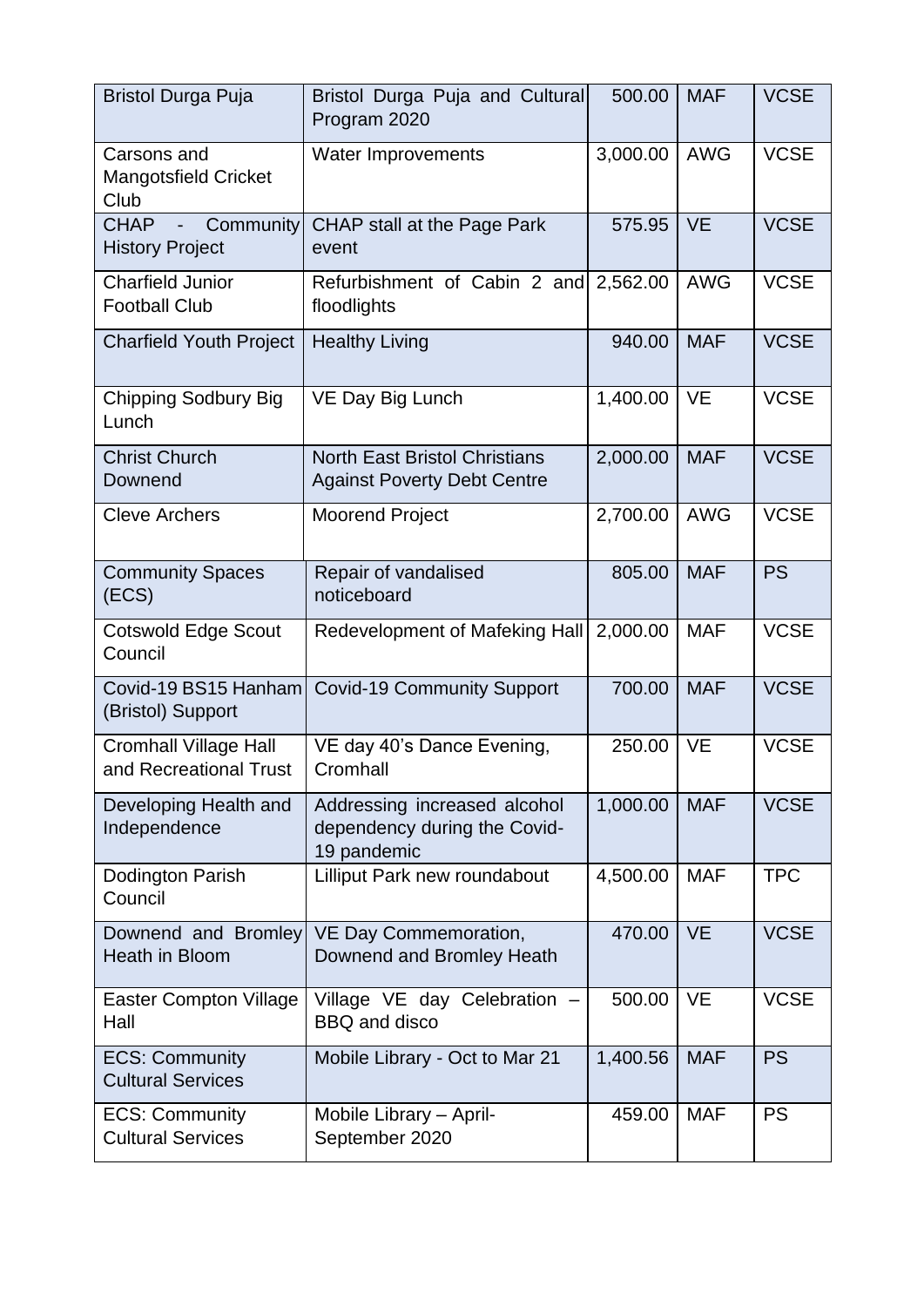| <b>ECS: Community</b><br><b>Cultural Services</b>                              | Mobile Library - April - Sept 21                                     | 933.70   | <b>MAF</b> | <b>PS</b>   |
|--------------------------------------------------------------------------------|----------------------------------------------------------------------|----------|------------|-------------|
| FACE - Foundation for<br><b>Active Community</b><br>Engagement                 | Replace flooring in kitchen and<br>toilet and fit x3 toilets         | 2,500.00 | <b>MAF</b> | <b>VCSE</b> |
| FACE - Foundation for<br><b>Active Community</b><br>Engagement                 | Filton Wonderful Windows arts<br>trail - arts workshops              | 250.00   | <b>MAF</b> | <b>VCSE</b> |
| <b>FACE</b> (Foundation for<br><b>Active Community</b><br>Engagement)          | FACE office upgrade                                                  | 2,700.00 | <b>AWG</b> | <b>VCSE</b> |
| Filton<br>Community<br>Garden                                                  | Summer bedding - Concorde<br>Beds.                                   | 300.00   | <b>MAF</b> | <b>VCSE</b> |
| <b>Filton Town Council</b>                                                     | <b>Great Run</b>                                                     | 2,000.00 | <b>AWG</b> | <b>TPC</b>  |
| <b>Four Towns and Vale</b><br><b>Link Community</b><br>Transport               | <b>Accessible Mini-Bus</b>                                           | 1,000.00 | <b>MAF</b> | <b>VCSE</b> |
| Frampton Cotterell and<br><b>District Local History</b><br>Association         | Static display - Life during WW2                                     | 89.84    | <b>VE</b>  | <b>VCSE</b> |
| Village<br>Frenchay<br>Museum group                                            | VE Day celebrations, Frenchay                                        | 510.00   | <b>VE</b>  | <b>VCSE</b> |
| <b>Friends of Charfield</b><br><b>Primary School</b>                           | Chromebooks to support<br>teaching                                   | 1,000.00 | <b>MAF</b> | <b>VCSE</b> |
| Friends of Christchurch<br>School (FoCCIS)                                     | Reading<br>books<br>linked<br>thel<br>to<br>phonics taught in school | 1,580.00 | <b>MAF</b> | <b>VCSE</b> |
| <b>Friends of Emersons</b><br><b>Green Park</b>                                | The Painted Stones Garden                                            | 282.00   | <b>MAF</b> | <b>VCSE</b> |
| <b>Friends of King George</b><br>V and Badminton Road<br><b>Playing Fields</b> | Park Bench                                                           | 940.00   | <b>MAF</b> | <b>VCSE</b> |
| <b>Friends of King George</b><br>V and Badminton Road<br><b>Playing Fields</b> | Covid 19 Memorial Garden for<br><b>Pebble Snake</b>                  | 950.00   | <b>MAF</b> | <b>VCSE</b> |
| of<br>Magpie Tools<br><b>Friends</b><br><b>Bottom</b>                          |                                                                      | 533.93   | <b>MAF</b> | <b>VCSE</b> |
| <b>Friends of North Road</b><br><b>Primary School</b><br>(FoNRPS)              | <b>Main School Toilets</b><br><b>Refurbishment Project</b>           | 3,000.00 | <b>MAF</b> | <b>VCSE</b> |
| <b>Friends of Page Park</b><br>(FoPP)                                          | <b>Bins for Page Park</b>                                            | 3000     | <b>MAF</b> | <b>VCSE</b> |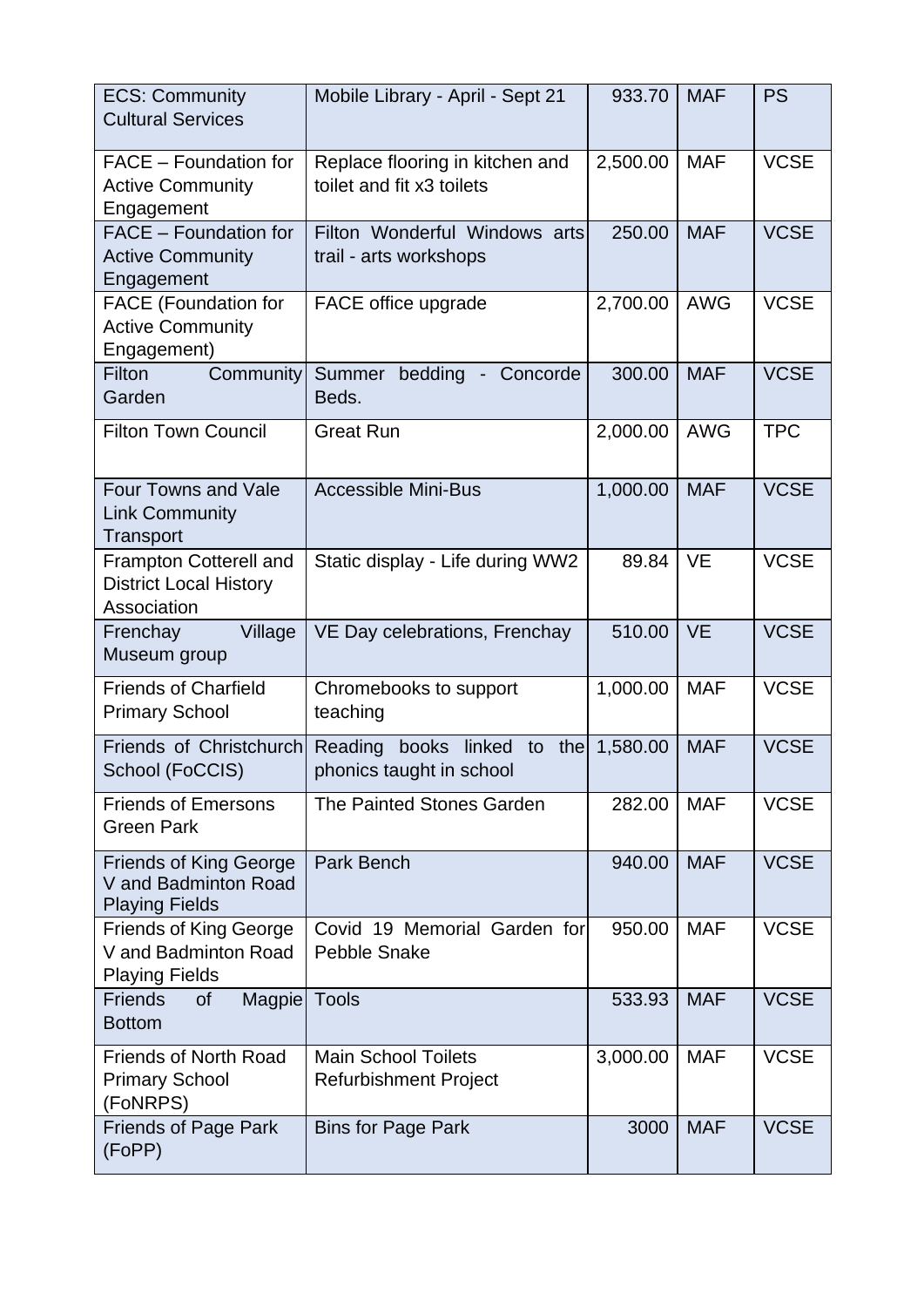| <b>Friends of Siston</b><br>Commons                        | New sign on Siston Common<br>East                                                         | 1,000.00 | <b>MAF</b> | <b>VCSE</b> |
|------------------------------------------------------------|-------------------------------------------------------------------------------------------|----------|------------|-------------|
| Friends of St Helen's<br><b>Primary School</b>             | Reading plane installation                                                                | 1,283.14 | <b>MAF</b> | <b>VCSE</b> |
| <b>Friends of St Marys</b><br>School                       | Hawkesbury Upton VE Day 75<br>Celebration                                                 | 1,395.00 | <b>VE</b>  | <b>VCSE</b> |
| <b>Friends</b><br><b>of</b><br><b>Summers</b><br>Field     | VE Day Orchard Cream Tea at<br><b>Summers Field</b>                                       | 150.00   | <b>VE</b>  | <b>VCSE</b> |
| <b>Friends of Wheatfield</b><br><b>Primary School</b>      | <b>Our Nature Needs</b>                                                                   | 1,500.00 | <b>MAF</b> | <b>VCSE</b> |
| <b>Frome Valley Growing</b><br>Project                     | Waste and Water at growing<br>project                                                     | 3,000.00 | <b>MAF</b> | <b>VCSE</b> |
| Community<br>Ghana<br><b>Bristol</b>                       | The Covid-19 Vaccine. Impact<br>on Mental Health                                          | 450.00   | <b>MAF</b> | <b>VCSE</b> |
| <b>History Trust</b>                                       | Gloucestershire County VCH History of West Littleton                                      | 1,000.00 | <b>MAF</b> | <b>VCSE</b> |
| <b>Green Community</b><br>Travel                           | Replacement<br>Zapptizer<br>canisters<br>fumigate<br>to<br>vehicles                       | 2,500.00 | <b>MAF</b> | <b>VCSE</b> |
| <b>Green Community</b><br><b>Travel</b>                    | <b>CCTV in GCT's Yard: To</b><br>improve security and safety for<br>staff and volunteers. | 334.00   | <b>MAF</b> | <b>VCSE</b> |
| <b>Green Community</b><br>Travel                           | Solar powered CCTV                                                                        | 0.00     | <b>AWG</b> | <b>VCSE</b> |
| <b>GWAAC</b><br>Great<br>Western Air Ambulancel<br>Charity | Give a Day of Critical Care in 9,228.37<br>South Glos.                                    |          | <b>MAF</b> | <b>VCSE</b> |
| Hanham Abbots Parish<br>Council                            | <b>Essential maintenance to</b><br>teenage shelter at Hanham<br>Common                    | 1,487.63 | <b>MAF</b> | <b>TPC</b>  |
| <b>Hanham Athletic</b><br><b>Football Club</b>             | <b>External Refresh</b>                                                                   | 1,650.00 | <b>MAF</b> | <b>VCSE</b> |
| <b>Harriers</b><br>Acrobatic<br><b>Gymnastic Club</b>      | Inspirational Zoom Classes to<br>inspire young gymnasts                                   | 585.00   | <b>MAF</b> | <b>VCSE</b> |
| Hawkesbury<br>Shop<br>Community<br>Limited                 | <b>Community Shop Freezer</b>                                                             | 0.00     | <b>MAF</b> | <b>VCSE</b> |
| Upton<br>Hawkesbury<br><b>Tennis Club</b>                  | Cleaning and re painting of 2<br>tennis courts                                            | 500.00   | <b>MAF</b> | <b>VCSE</b> |
| <b>Hedgehog Rescue</b>                                     | Final Phase of cage<br>replacement.                                                       | 2,500.00 | <b>MAF</b> | <b>VCSE</b> |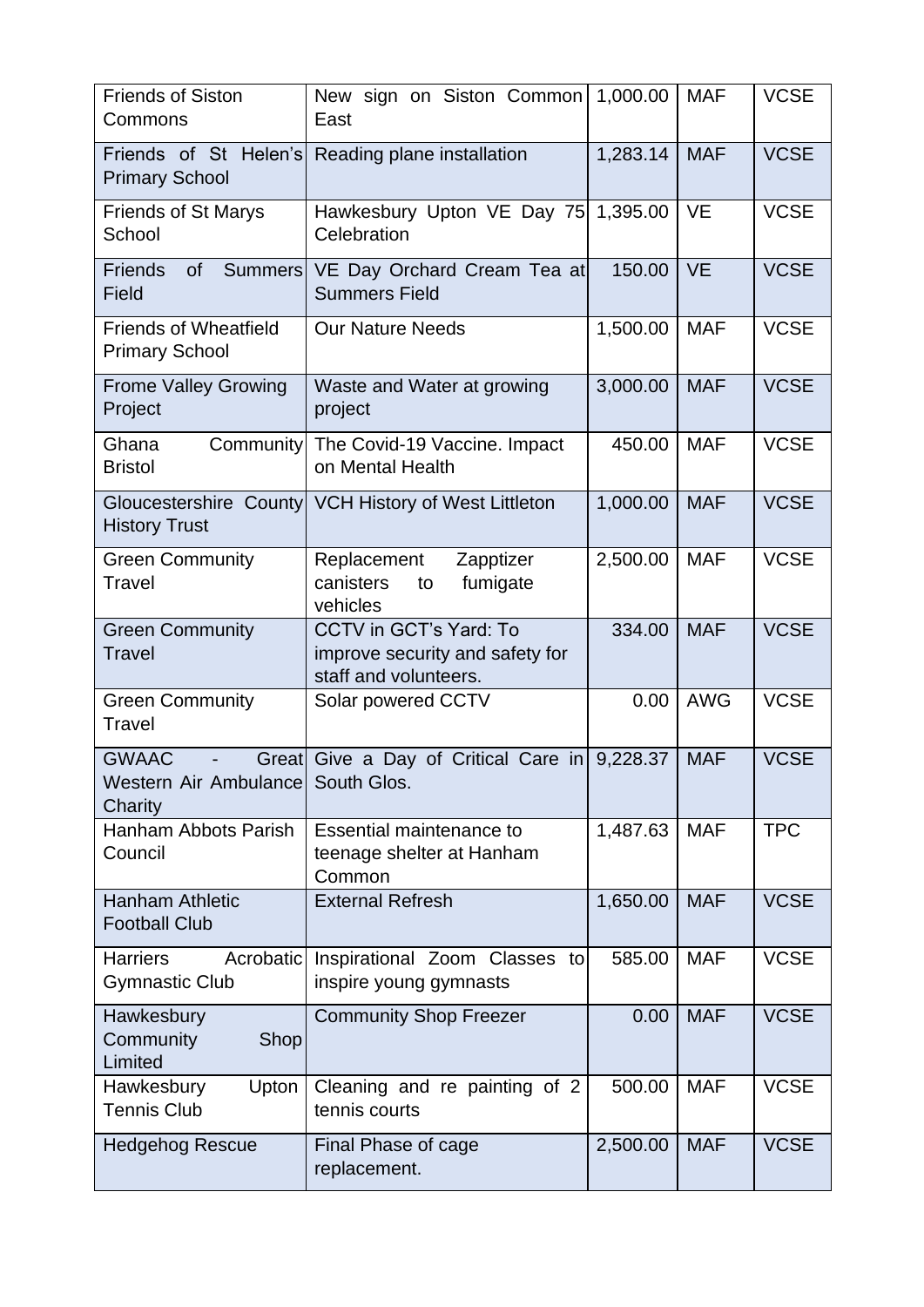| Ignite Life                                                                               | <b>Locked Down Not Locked Out</b><br>and Covid-19 Community<br>Support        | 2,000.00 | <b>MAF</b> | <b>VCSE</b> |
|-------------------------------------------------------------------------------------------|-------------------------------------------------------------------------------|----------|------------|-------------|
| JobNetworkBristol CIC                                                                     | Laptop and Training support<br>2020                                           | 835.00   | <b>MAF</b> | <b>VCSE</b> |
| (formerly<br>Just<br>Run<br>Just<br>Jog<br>known<br>as<br>Frenchay)                       | Covid response to enable<br>existing<br>more<br>and<br>new<br>runners         | 1,020.00 | <b>MAF</b> | <b>VCSE</b> |
| Kinergy                                                                                   | Group Support for Victims of<br>Sexual<br>Sexual Abuse<br>and<br>Violence.    | 4,020.00 | <b>MAF</b> | <b>VCSE</b> |
| Kingsmeadow @<br><b>MadeForever</b>                                                       | Hot Meals, Utility Top Ups<br><b>Essentials</b><br>Hygiene<br>and<br>Packages | 3,000.00 | <b>MAF</b> | <b>VCSE</b> |
| <b>Kingsway Dance Group</b>                                                               | VE 75th Anniversary Dance and<br>Social Evening, Kingswood                    | 286.00   | <b>VE</b>  | <b>VCSE</b> |
| <b>Kingswood Community</b><br>Transport                                                   | <b>Support during Covid</b>                                                   | 1,400.00 | <b>MAF</b> | <b>VCSE</b> |
| <b>Kingswood Community</b><br>Transport                                                   | <b>Accessible Electric Car</b>                                                | 2,700.00 | <b>AWG</b> | <b>VCSE</b> |
| Kingswood Food Bank<br><b>Bourne</b><br>Christian<br>Centre                               | Kingswood Foodbank                                                            | 2,000.00 | <b>MAF</b> | <b>VCSE</b> |
| Kingswood Heritage<br><b>Museum</b>                                                       | Security and fire alarm systems                                               | 1,500.00 | <b>MAF</b> | <b>VCSE</b> |
| <b>Krunch SW</b>                                                                          | Krunch SW Covid-19 support                                                    | 1,100.00 | <b>MAF</b> | <b>VCSE</b> |
| <b>Krunch SW</b>                                                                          | Krunch SW Covid-19 Support -<br><b>The Pod</b>                                | 2,300.00 | <b>MAF</b> | <b>VCSE</b> |
| Lady Altrincham<br><b>Tormarton Village Pond</b><br>Committee (LATVP)                     | Felling trees affected by ash 1,031.60<br>dieback disease                     |          | <b>MAF</b> | <b>VCSE</b> |
| <b>Longwell Green</b><br><b>Memorial Hall and</b><br><b>Playing Fields</b><br>Association | Heating System Leaks and Boiler<br><b>Repairs</b>                             | 1,500.00 | <b>MAF</b> | <b>VCSE</b> |
| <b>Lyde Green Community</b><br>Association                                                | COVID-19<br>Leaflet<br>printing<br>response Phase1                            | 250.00   | <b>MAF</b> | <b>VCSE</b> |
| <b>Mamas Bristol CIC</b>                                                                  | <b>Mamas Mealboxes</b>                                                        | 750.00   | <b>MAF</b> | <b>VCSE</b> |
| Mangotsfield United FC                                                                    | <b>Ground Tools</b>                                                           | 500.00   | <b>MAF</b> | <b>VCSE</b> |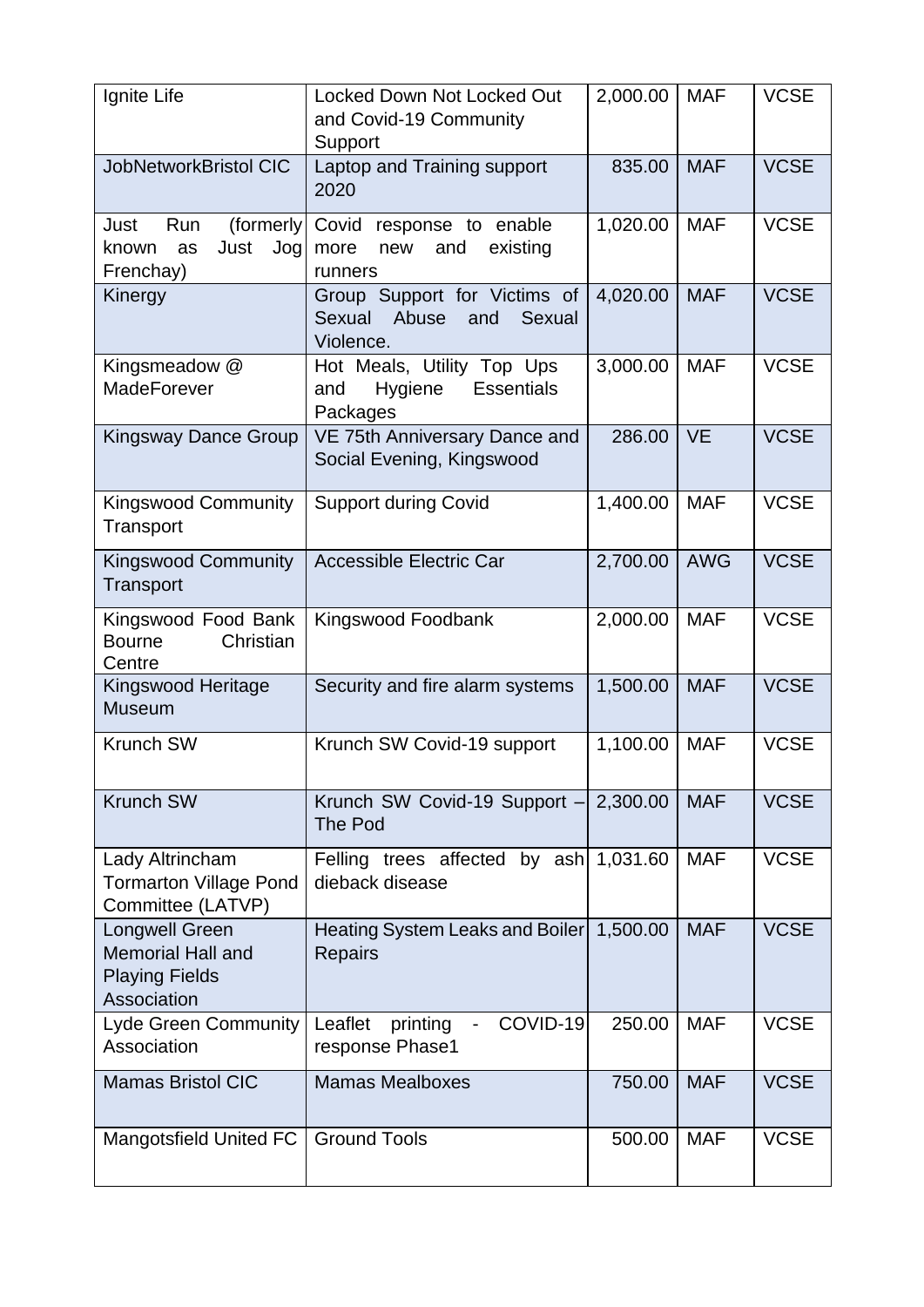| <b>Marshfield Community</b><br>Centre                                       | <b>Marshfield VE Party</b>                                                                   | 1,325.00 | <b>VE</b>  | <b>VCSE</b> |
|-----------------------------------------------------------------------------|----------------------------------------------------------------------------------------------|----------|------------|-------------|
| Marshfield Community<br><b>Centre Association</b>                           | <b>Hand sanitisers for Centre</b><br>reopening                                               | 531.00   | <b>MAF</b> | <b>VCSE</b> |
| <b>Milestones Trust</b>                                                     | <b>Warmley Wheelers</b>                                                                      | 1,250.00 | <b>MAF</b> | <b>VCSE</b> |
| <b>Milestones Trust</b>                                                     | Interactive digital table for 46<br><b>Bath Road</b>                                         | 1,000.00 | <b>MAF</b> | <b>VCSE</b> |
| <b>Milestones Trust</b>                                                     | Activities for residents at<br><b>Charnhill Crescent and Teewell</b><br>Avenue, Mangotsfield | 800.00   | <b>MAF</b> | <b>VCSE</b> |
| <b>Milestones Trust</b>                                                     | Gardening at Church<br>Road,<br><b>Frampton Cotterell</b>                                    | 250.00   | <b>MAF</b> | <b>VCSE</b> |
| <b>Milestones Trust</b>                                                     | Activities for residents of Court<br>View, Pucklechurch                                      | 250.00   | <b>MAF</b> | <b>VCSE</b> |
| <b>Milestones Trust</b>                                                     | Kilvie<br>furniture<br>Garden<br>for<br>House, Kingswood                                     | 400.00   | <b>MAF</b> | <b>VCSE</b> |
| <b>Milestones Trust</b>                                                     | Equipment for residents of 8<br><b>Chestnut Road, Downend</b>                                | 500.00   | <b>MAF</b> | <b>VCSE</b> |
| <b>Milestones Trust</b>                                                     | <b>Warmley Wheelers</b>                                                                      | 2,700.00 | <b>AWG</b> | <b>VCSE</b> |
| <b>North Bristol Advice</b><br>Centre                                       | <b>Making Advice Services</b><br>Accessible during Covid 19                                  | 300.00   | <b>MAF</b> | <b>VCSE</b> |
| <b>North Common Village</b><br>Hall                                         | Upgrade CCTV to protect Hall                                                                 | 1,000.00 | <b>MAF</b> | <b>VCSE</b> |
| <b>Old Sodbury Village</b><br>Hall                                          | Kitchen equipment                                                                            | 666.00   | <b>MAF</b> | <b>VCSE</b> |
| <b>Oldbury Memorial Hall</b>                                                | education<br>VE.<br>Day<br>and<br>celebrations<br>Oldbury<br>at<br>on<br>Severn              | 180.00   | <b>VE</b>  | <b>VCSE</b> |
| Oldbury<br>Severn<br>on<br><b>Village Cricket Club</b>                      | <b>Boundary Fencing</b>                                                                      | 500.00   | <b>MAF</b> | <b>VCSE</b> |
| <b>Oldland Parish Council</b>                                               | Security fencing for Allotments<br>by Warmley Golf Course                                    | 1,000.00 | <b>MAF</b> | <b>TPC</b>  |
| Olveston Parish Council                                                     | VE Day Parade, Olveston and<br>Tockington                                                    | 2,000.00 | <b>VE</b>  | <b>TPC</b>  |
| St Mary's Church,<br><b>Olveston /Olveston</b><br><b>Village Volunteers</b> | <b>Combined Parish Communities</b>                                                           | 400.00   | <b>MAF</b> | <b>VCSE</b> |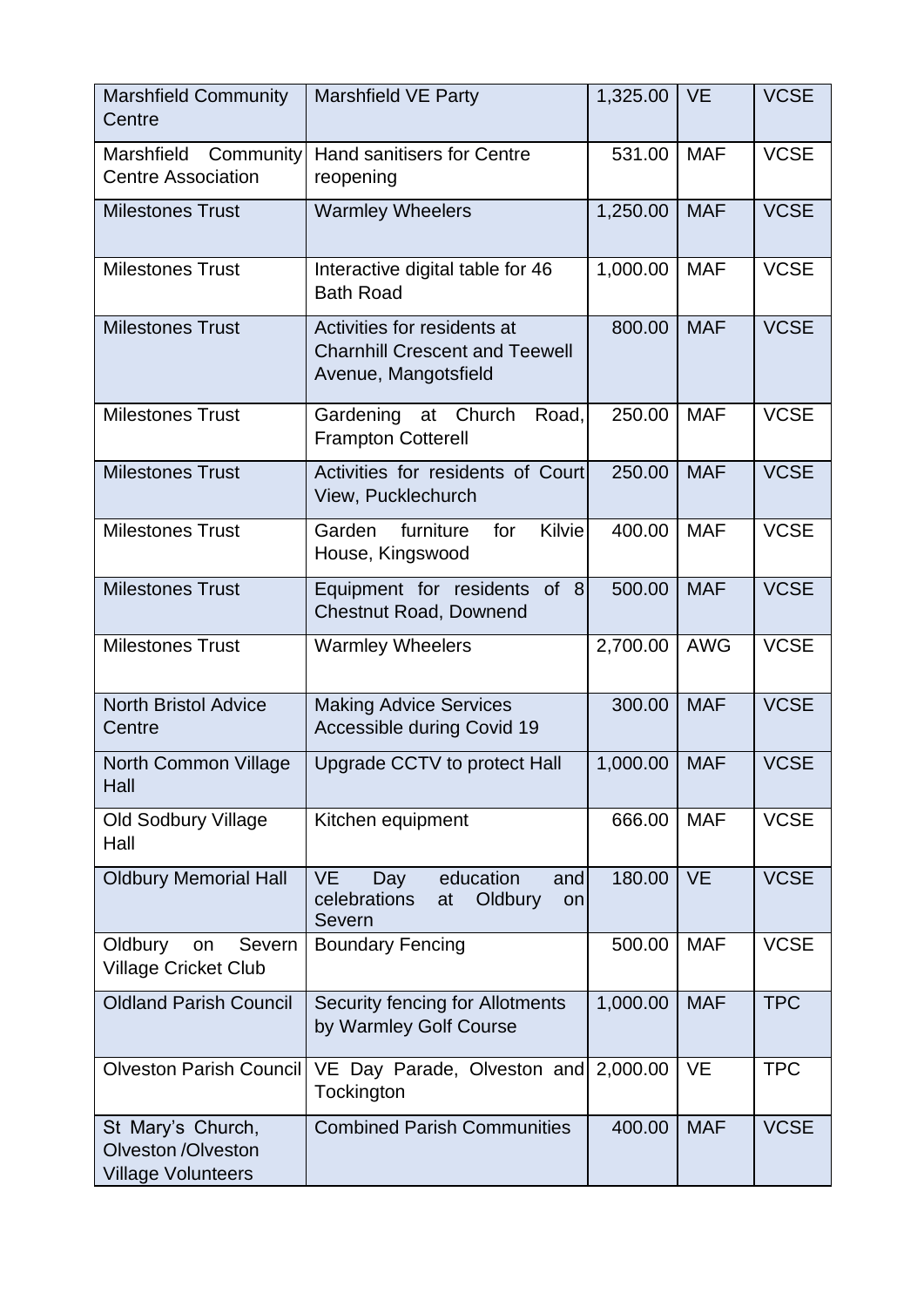| Over 60's Tearoom                                             | <b>Covid Recovery and Promotion</b>                                               | 1,400.00 | <b>MAF</b> | <b>VCSE</b> |
|---------------------------------------------------------------|-----------------------------------------------------------------------------------|----------|------------|-------------|
| Patchway and Charlton<br><b>Hayes Sports</b><br>Association   | Spring return stumps for new<br>cricket nets in Scott Park                        | 256.00   | <b>MAF</b> | <b>VCSE</b> |
| <b>Patchway Musical</b><br><b>Memories</b>                    | VE Celebration afternoon tea                                                      | 650.00   | <b>VE</b>  | <b>VCSE</b> |
|                                                               | Patchway Town Council Christmas Lights in Patchway<br>and Charlton Hayes          | 1,000.00 | <b>MAF</b> | <b>TPC</b>  |
|                                                               | Patchway Town Council Blakeney Road Play Equipment                                | 700.00   | <b>MAF</b> | <b>TPC</b>  |
|                                                               | Patchway Town Council Litter picking Champions at<br><b>Charlton Hayes</b>        | 1,500.00 | <b>MAF</b> | <b>TPC</b>  |
| Patchway Town Council The Poppy Appeal                        |                                                                                   | 0.00     | <b>MAF</b> | <b>TPC</b>  |
|                                                               | Patchway Town Council The enhancement of Blakeney<br><b>Road Playing Field</b>    | 0.00     | <b>AWG</b> | <b>TPC</b>  |
|                                                               | Patchway Town Council   Patchway VE 75 Celebrations                               | 1,880.00 | <b>VE</b>  | <b>TPC</b>  |
| <b>PCC Christchurch</b><br>Downend/NEBCAP                     | <b>NEB Christians Against Poverty</b><br>- CAP Café and Schools project           | 2,000.00 | <b>AWG</b> | <b>VCSE</b> |
| Phase Thornbury CIC                                           | <b>Young Peoples Specialist</b><br>Counselling                                    | 2,500.00 | <b>MAF</b> | <b>VCSE</b> |
| Pucklechurch and<br><b>Shortwood Good</b><br>Neighbour Scheme | DBS Checks and Mobile Phone<br>Funding                                            | 248.00   | <b>MAF</b> | <b>VCSE</b> |
| Pucklechurch VE Day<br>(Revel)                                | Pucklechurch VE Day                                                               | 544.00   | <b>VE</b>  | <b>VCSE</b> |
| Remap                                                         | Remap: making things possible<br>for Disabled People in South<br>Gloucestershire. | 1,000.00 | <b>AWG</b> | <b>VCSE</b> |
| <b>Resound Food Bank</b>                                      | Christmas 2020 - food vouchers                                                    | 250.00   | <b>MAF</b> | <b>VCSE</b> |
| <b>Rockhampton Parish</b><br>Council                          | <b>Community Defibrillator</b>                                                    | 1,000.00 | <b>MAF</b> | <b>TPC</b>  |
| Rockhampton<br>Hall                                           | Village Renewal of hall heating system                                            | 766.00   | <b>MAF</b> | <b>VCSE</b> |
| <b>RSVP West</b>                                              | <b>RSVP GP Surgery-Based</b><br><b>Schemes and Schools</b><br>Programme           | 1,220.00 | <b>AWG</b> | <b>VCSE</b> |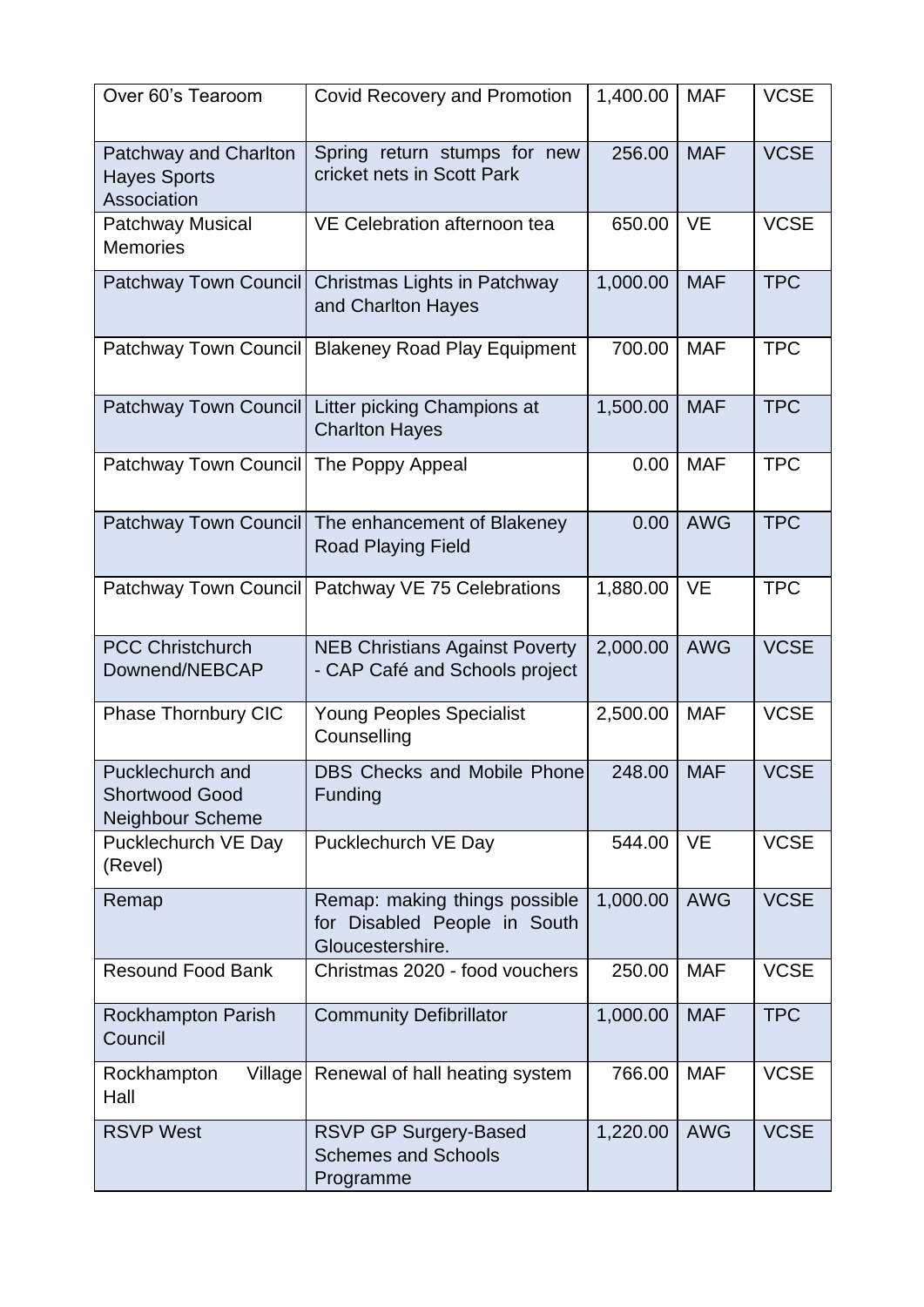| Severn Beach Village<br>Hall                             | VE.<br>Day Commemoration<br>at<br>Severn Beach Village Hall                          | 610.00   | <b>VE</b>  | <b>VCSE</b> |
|----------------------------------------------------------|--------------------------------------------------------------------------------------|----------|------------|-------------|
| Shopmobility                                             | <b>Recovery from Covid-19</b>                                                        | 2,793.00 | <b>AWG</b> | <b>VCSE</b> |
| <b>Shopmobility (South</b><br>Gloucestershire)           | <b>Core funding Shopmobility</b>                                                     | 1,000.00 | <b>MAF</b> | <b>VCSE</b> |
| <b>Siston Parish Council</b>                             | VE Day 75 - Warmley Forest<br>Park                                                   | 2,000.00 | <b>VE</b>  | <b>TPC</b>  |
| <b>Sodbury Town Council</b>                              | Sodbury Woodland                                                                     | 1,200.00 | <b>MAF</b> | <b>TPC</b>  |
| <b>Solar Explorer Scout</b><br>Unit                      | <b>Netherlands</b><br>International<br><b>Summer Camp</b>                            | 500.00   | <b>MAF</b> | <b>VCSE</b> |
| South Glos Parents and<br>Carers                         | Themed discussion support<br>events                                                  | 1,200.00 | <b>AWG</b> | <b>VCSE</b> |
| <b>South Glos Youth</b><br>Housing (SGYH)                | Hand held cleaners for residents<br>rooms                                            | 500.00   | <b>MAF</b> | <b>VCSE</b> |
| South Glos Youth<br>Housing (SGYH)                       | <b>Bike shelter</b>                                                                  | 1,269.00 | <b>MAF</b> | <b>VCSE</b> |
| South Gloucestershire<br><b>Chinese Association</b>      | Help vulnerable<br>people<br>in<br>Chinese<br>community<br>during<br>pandemic period | 750.00   | <b>MAF</b> | <b>VCSE</b> |
| South Gloucestershire<br><b>Chinese Association</b>      | Help vulnerable Chinese people<br>in pandemic period                                 | 1,900.00 | <b>AWG</b> | <b>VCSE</b> |
| <b>Southern Brooks</b><br><b>Community Partnership</b>   | Green Community Spaces South<br>Glos                                                 | 3,000.00 | <b>AWG</b> | <b>VCSE</b> |
| <b>SSAFA Bristol and</b><br>South Gloucestershire        | <b>Veteran Support</b>                                                               | 5,025.00 | <b>MAF</b> | <b>VCSE</b> |
| <b>SSAFA Bristol and</b><br><b>South Gloucestershire</b> | Veteran support                                                                      | 3,000.00 | <b>AWG</b> | <b>VCSE</b> |
| <b>St Adeline's Church</b>                               | Architect plans - William Tyndale<br>project                                         | 650.00   | <b>MAF</b> | <b>VCSE</b> |
| <b>St Adeline's Church</b>                               | Installation<br>of toilet<br>facilities;<br><b>William Tyndale Project</b>           | 0.00     | <b>MAF</b> | <b>VCSE</b> |
| St John's Church, Aust                                   | Churchyard path resurfacing.                                                         | 500.00   | <b>MAF</b> | <b>VCSE</b> |
| <b>St Michael's Church</b><br><b>Centre Ltd</b>          | Stoke Gifford - Christmas Tree<br>Lights                                             | 500.00   | <b>MAF</b> | <b>VCSE</b> |
| St. Saviour's Church<br>Hall                             | Church Hall Floor Restoration<br>Project                                             | 2,425.00 | <b>MAF</b> | <b>VCSE</b> |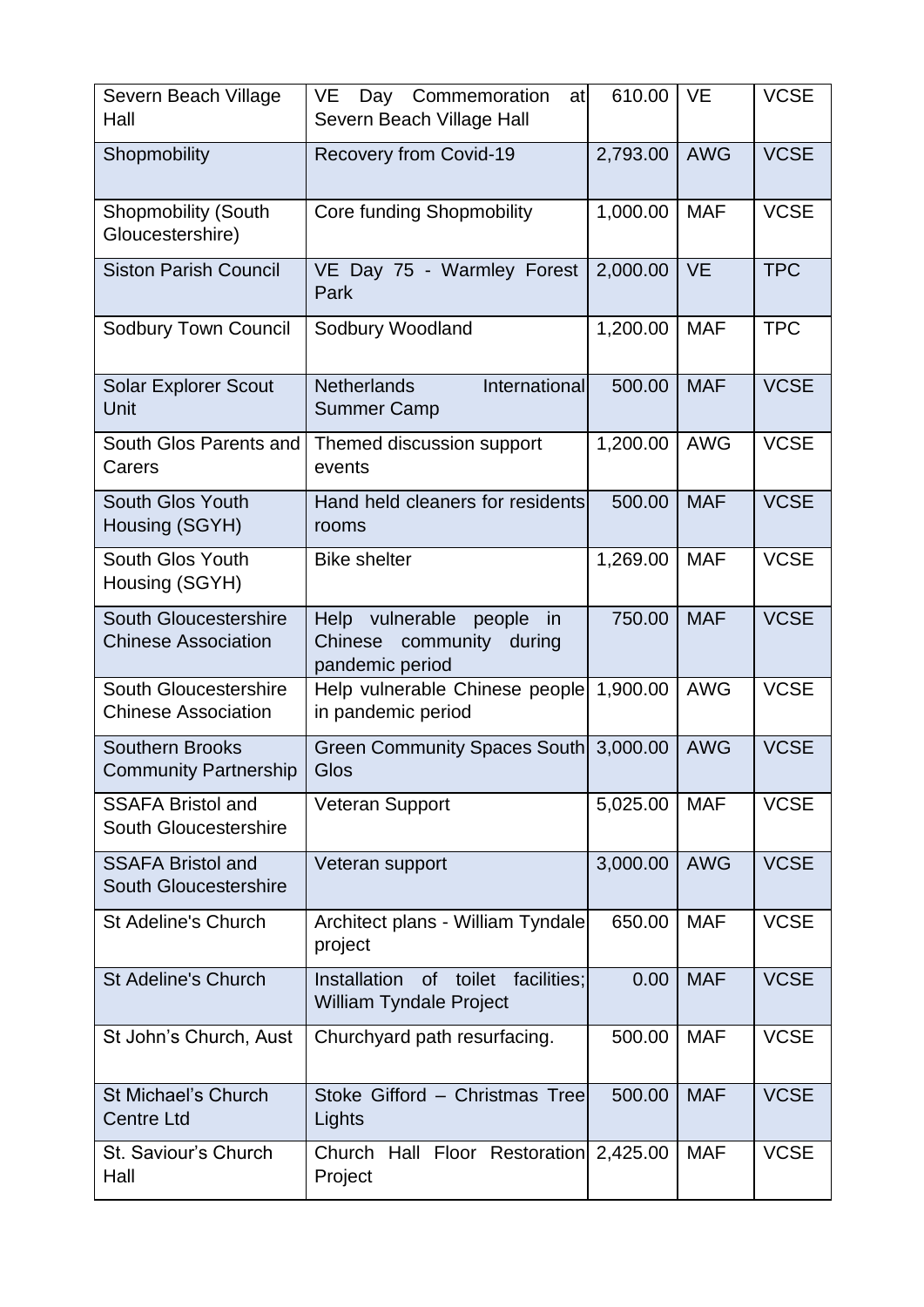| <b>Staple Hill and District</b><br><b>Branch of the Royal</b><br><b>British Legion</b>        | VE Day 'Party in the Park'                                                    | 2,000.00 | <b>VE</b>  | <b>VCSE</b> |
|-----------------------------------------------------------------------------------------------|-------------------------------------------------------------------------------|----------|------------|-------------|
| <b>Staple Hill Partnership</b>                                                                | The Nest and Frenetic Fox<br>Theatre; Family Engagement<br>programme          | 500.00   | <b>MAF</b> | <b>VCSE</b> |
| <b>Staple Hill Partnership</b>                                                                | Core costs                                                                    | 1,000.00 | <b>MAF</b> | <b>VCSE</b> |
| <b>Staple Hill Partnership</b>                                                                | Christmas on the Hill 2021                                                    | 750.00   | <b>MAF</b> | <b>VCSE</b> |
| <b>Staple Hill Runners</b>                                                                    | <b>Additional run leaders</b>                                                 | 400.00   | <b>MAF</b> | <b>VCSE</b> |
| <b>Stoke Gifford Parish</b><br>Council                                                        | Play area signage and waste<br>bins                                           | 1,924.88 | <b>MAF</b> | <b>TPC</b>  |
| <b>Stoke Gifford Parish</b><br>Council                                                        | Interior decoration and upgrades<br>- Scout Hut                               | 482.00   | <b>MAF</b> | <b>TPC</b>  |
| <b>Stoke Gifford Parish</b><br>Council                                                        | Basketball backboards and rings                                               | 1,791.88 | <b>MAF</b> | <b>TPC</b>  |
| <b>The</b><br>Manor<br>Hall<br><b>Coalpit Heath CIO</b>                                       | of<br><b>Induction</b><br>at Installation<br>an<br><b>Hearing Loop System</b> | 1,325.00 | <b>MAF</b> | <b>VCSE</b> |
| The Park Centre                                                                               | The Park Café                                                                 | 2,000.00 | <b>AWG</b> | <b>VCSE</b> |
| <b>Thornbury and District</b><br><b>Community Association</b><br>/The Chantry                 | Improvements to toilet facilities in 2,700.00<br>the Coach Hall               |          | <b>AWG</b> | <b>VCSE</b> |
| <b>Thornbury Media</b><br><b>Community Interest</b><br>Company                                | Covid-19<br>Radio<br>Thornbury<br><b>Community Support</b>                    | 250.00   | <b>MAF</b> | <b>VCSE</b> |
| <b>Thornbury Sea Cadets</b>                                                                   | Post Covid 19 upgrading of<br>building                                        | 450.00   | <b>MAF</b> | <b>VCSE</b> |
| <b>United Response</b>                                                                        | Fair Acre - Garden Project for<br>people with disabilities                    | 750.00   | <b>MAF</b> | <b>VCSE</b> |
| Vision West of England                                                                        | Sight Loss support for Yate                                                   | 1,900.00 | <b>MAF</b> | <b>VCSE</b> |
| <b>Warmley and Siston</b><br><b>Community Garden</b><br>Project (including the<br>Signal Box) | <b>Warmley Signal Box Project</b>                                             | 1,400.00 | <b>AWG</b> | <b>VCSE</b> |
| <b>Warmley Community</b><br>Centre                                                            | Security Alarm upgrade                                                        | 2,700.00 | <b>AWG</b> | <b>VCSE</b> |